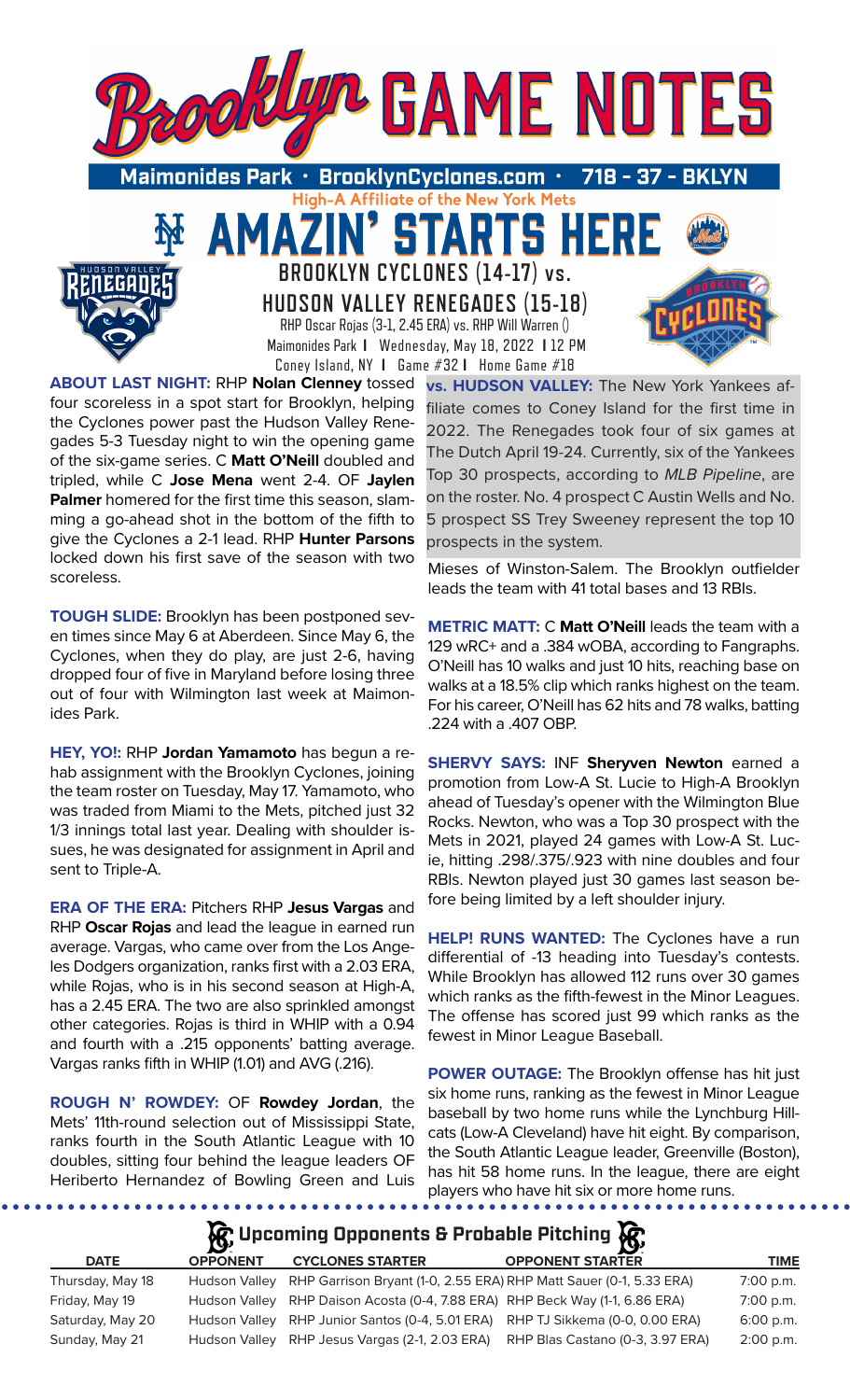

**BACK AT IT:** Oscar Rojas makes his fifth start of the 2022 campaign...he, along with the current slate of seven Brooklyn starting pitchers, have their share of starts and piggybacks.

| <b>PASK AT THE OSCAL ROLLS INGRESS THIS INTERVAL OF THE ZUZZ</b>                 |      |            |            |     | 14944 9401 <b>-1916 94014</b> |   |    |           |   |           |            |
|----------------------------------------------------------------------------------|------|------------|------------|-----|-------------------------------|---|----|-----------|---|-----------|------------|
| campaignhe, along with the current slate of seven Brook-                         |      |            |            |     | High-A Brooklyn Cyclones      |   |    |           |   |           |            |
| lyn starting pitchers, have their share of starts and piggy-                     | DATE | <b>OPP</b> | <b>DEC</b> | IP  |                               | R | ER | <b>BB</b> | K | <b>HR</b> | <b>AVG</b> |
|                                                                                  | 4/10 | @WIL*      |            | 40  |                               |   |    |           |   | - 0       | .083       |
| backs.                                                                           | 4/16 | JSG2 W     |            | 5.0 |                               |   |    |           |   |           | .133       |
|                                                                                  | 4/22 | $@$ HV* W  |            | 5.0 |                               |   |    |           |   |           | .163       |
|                                                                                  | 4/29 | <b>BG</b>  | W          | 52  |                               |   |    |           |   |           | .186       |
|                                                                                  | 5/5  | @ ABD      |            | 5.0 |                               |   |    |           |   |           | .186       |
| <b>GB RATE:</b> Rojas has a 53.8% ground ball rate, the highest $\frac{55}{544}$ |      | <b>WIL</b> |            |     |                               |   |    |           |   |           | .215       |
|                                                                                  |      |            |            |     |                               |   |    |           |   |           |            |

of his career. This year, Rojas' fly-ball rate is 21.5%. Last sea-*\*indicates relief appearance*

| e  |                                                    |                                       |                               |
|----|----------------------------------------------------|---------------------------------------|-------------------------------|
|    |                                                    | <b>ROJAS' SEASON AND CAREER HIGHS</b> |                               |
| n  | 2022 Season                                        |                                       | Career                        |
|    | 8 (4/22 at Hudson Valley)                          | <b>Strikeouts</b>                     | 11 (8/13/21 at Dunedin)       |
| O  | None                                               | <b>Double Digit K Games</b>           | 1 (8/13/21 at Dunedin)        |
| d  | 5 (4/29 vs. Bowling Green)                         | <b>High Hits, Game</b>                | 9 (7/22/21 vs. Bradenton)     |
|    | 1 (4/16 vs. Jersey Shore G2)                       | High HR, Game                         | 2 (5x, 8/6/21 vs. Palm Beach) |
|    | 2 (4/22 at Hudson Valley)                          | <b>High Runs, Game</b>                | 8 (8/20/21 at Tampa)          |
|    | 1 (3x, 4/29 vs. Bowling Green)                     | <b>High Walks, Game</b>               | 5 (7/15/21 at Palm Beach)     |
|    | 5.2 (4/29 vs. Bowling Green) Innings Pitched, Game |                                       | 9 (9/3/21 at Jupiter)         |
|    | None                                               | <b>Complete Games</b>                 | 3 (9/3/21 at Jupiter)         |
| e  | None                                               | <b>Shutouts</b>                       | 2 (6/25/21 vs. Dunedin)       |
| e  |                                                    |                                       |                               |
| ı- | K%                                                 | BB%                                   | <b>HR/9</b>                   |
|    |                                                    |                                       |                               |

29.6% 4.1% 0.35 BABIP **GB%** FIP

.297 53.8% 2.60

**CYCLONES STARTING PITCHER BREAKDOWN**

son, Rojas' ground ball rate was 35.6% and his fly ball rate was 37.9%. The reduction in fly ball has meant a reduction in home runs. Last year, Rojas allowed 18% of his fly balls to leave the yard, while just 7% of his fly balls have left the yard this season.

**LEAGUE LEADERS:** Rojas leads the South Atlantic League in FIP with a 2.60 mark and has the third-lowest WHIP in the league (0.94), the third-lowest ERA (2.45), and the fifth-lowest opponents' batting average (.215) in the South Atlantic League circuit.

**BEST ARM SO FAR:** Rojas leads the starting arms with the lowest fielding independent pitching (FIP) at 2.60. His 29.6% strikeout rate ranks amongst the highest among the starters and his 4.1% walk rate sits up top as well.

**OSCAR THE GROUCH:** Rojas' 2021 campaign with Low-A St. Lucie was impressive, collecting two shutouts and three complete games with the Baby Mets.

**METS CAREER:** Rojas has pitched 41 times over a Mets minor league career that began in 2017. The Mexican missed 2019 due to injury, but pitched in the Mexican Winter League the following season -- during the 2020 shutdown of the Minor League season -- tossing 35.1 innings over 13 appearances for Guasave.

|                  |          |                    |              |     |     |            |     |           |            |            | <b>STARTER</b>                              |            | <b>GS Quality StartsRun SupportRS/Start BC Record</b> |          |     |     |     |     |    |            |
|------------------|----------|--------------------|--------------|-----|-----|------------|-----|-----------|------------|------------|---------------------------------------------|------------|-------------------------------------------------------|----------|-----|-----|-----|-----|----|------------|
|                  |          |                    |              |     |     |            |     |           |            |            | Acosta                                      |            | 6                                                     | 0        |     | 8   |     | 1.3 |    | $O - 6$    |
|                  |          |                    |              |     |     |            |     |           |            |            | <b>Bryant</b>                               |            |                                                       | 0        |     | 10  |     | 3.3 |    | $2 - 0$    |
|                  |          |                    |              |     |     |            |     |           |            |            | Chacin                                      |            | 4                                                     | $\Omega$ |     | 18  |     | 4.5 |    | $3-1$      |
|                  |          | <b>CATCHER ERA</b> |              |     |     |            |     |           |            |            | Clenney                                     |            |                                                       | 0        |     | 5   |     | 5.0 |    | $1 - 0$    |
| <b>NAME</b>      | G        | ER                 | <b>INN</b>   |     |     | <b>ERA</b> |     |           |            |            | Griffin                                     |            |                                                       | $\circ$  |     | 8   |     | 4.0 |    | $2 - 0$    |
|                  |          |                    |              |     |     |            |     |           |            |            | Ocampo                                      |            | 3                                                     | $\circ$  |     | 9   |     | 3.0 |    | $1 - 2$    |
| Gaddis           | 10       | 39                 | 85           |     |     | 4.13       |     |           |            |            | Rojas                                       |            | 4                                                     | 0        |     | 12  |     | 3.0 |    | $2 - 2$    |
| Mena             | 10       | 29                 | 83           |     |     | 3.14       |     |           |            |            | Santos                                      |            | 6                                                     | $\Omega$ |     | 12  |     | 2.0 |    | $1-5$      |
|                  |          | 33                 | 78           |     |     |            |     |           |            |            | Vargas                                      |            |                                                       |          |     | 5   |     | 5.0 |    | $O-1$      |
| O'Neill          | 11       |                    |              |     |     | 3.81       |     |           |            |            |                                             |            |                                                       |          |     |     |     |     |    |            |
|                  |          |                    |              |     |     |            |     |           |            |            | <b>BROOKLYN CYCLONES PITCHING BREAKDOWN</b> |            |                                                       |          |     |     |     |     |    |            |
|                  | W-L      | <b>ERA</b>         | IP<br>н      | R   | ER  | BB         | К   | <b>HR</b> | <b>AVG</b> |            | W-L                                         | <b>ERA</b> | IP                                                    | н        | R   | ER  | BB  | К   | HR | <b>AVG</b> |
| <b>STARTERS</b>  | $2 - 12$ | 3.91               | 112.2<br>98  | 58  | 49  | 47         | 109 | 4         |            | .232 HOME  | $10 - 7$                                    | 3.50       | 149.0                                                 | 114      | 60  | 58  | 63  | 160 | 5  | 208        |
| <b>RELIEVERS</b> | $12 - 5$ | 3.24               | 144.1<br>109 | 54  | 52  | 75         | 167 | 5         |            | .209 ROAD  | $4-10$                                      | 3.58       | 108.0                                                 | -93      | 52  | 43  | 59  | 116 | 4  | .234       |
| <b>TOTAL</b>     | 14-17    | 3.54               | 257.0 207    | 112 | 101 | 122        | 276 | 9         |            | .219 TOTAL | $14-17$                                     | 3.54       | 257.0 207                                             |          | 112 | 101 | 122 | 276 | 9  | .219       |
|                  |          |                    |              |     |     |            |     |           |            |            |                                             |            |                                                       |          |     |     |     |     |    |            |

-RHP Sammy Tavarez leads the relievers with a 36.4% strikeout rate and has not allowed a line drive this season, according to Fangraphs (82% GB/18% FB).<br>-RHP Hunter Parsons has a bullnen best 1 43 FIP and has not allowed a -RHP Hunter Parsons has a bullpen best 1.43 FIP and has not allowed a run or earned run this season -RHP Brendan Hardy has the highest swinging strike RHP

# **2022 GAME-BY-GAME**

| BULLPEN NOTES                                                                                                                   |
|---------------------------------------------------------------------------------------------------------------------------------|
| ny Tavarez leads the relievers with a 36.4% strikeout rate and has not allowed a line drive this season, according to Fangraphs |
| er Parsons has a bullpen best 1.43 FIP and has not allowed a run or earned run this season .                                    |
| $\pm$ Hardy has the highest swinging strike rate on the team at 19 2%.                                                          |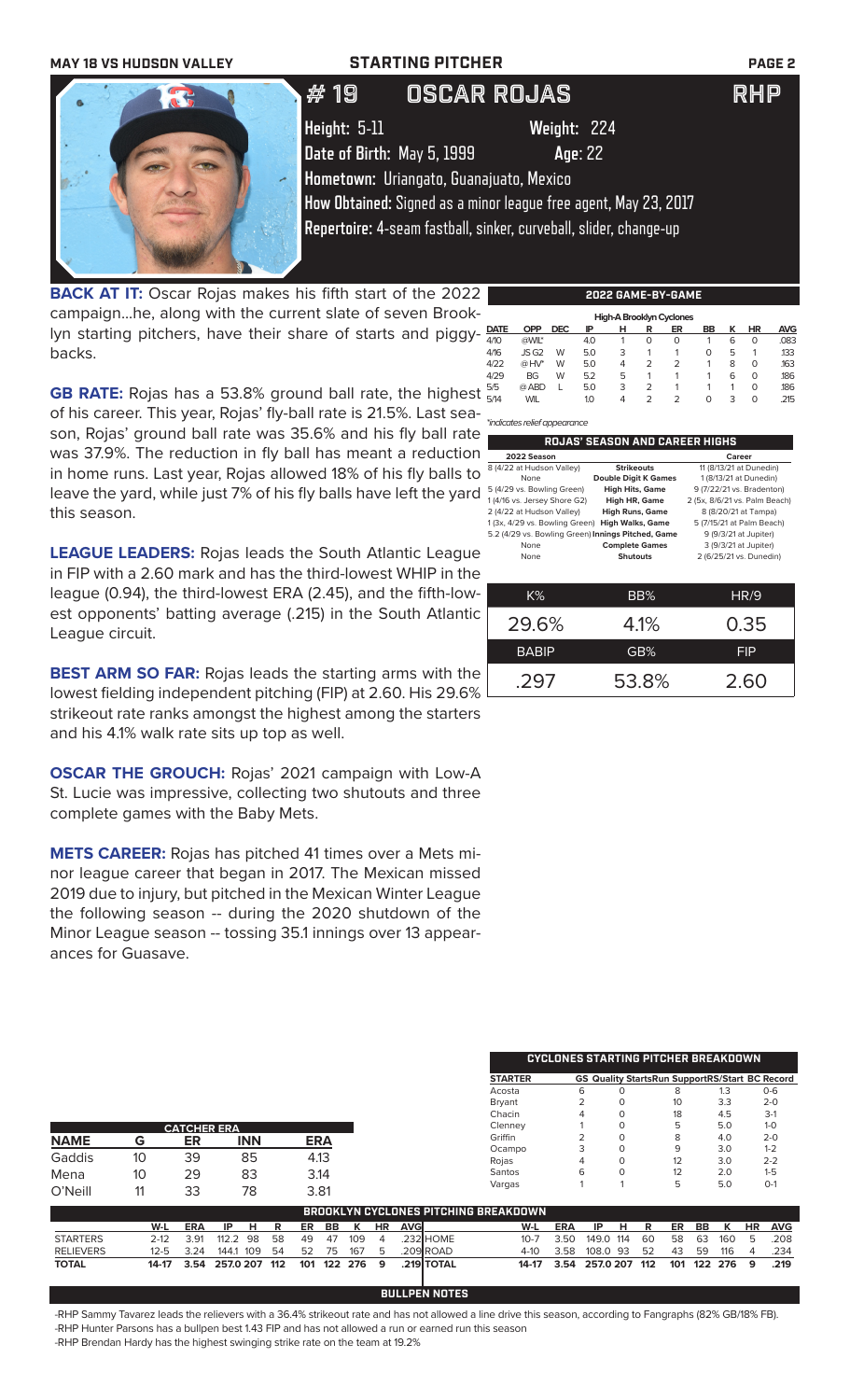| <b>MAY 18 VS HUDSON VALLEY</b>                                                                    |                                                                                                                                                                                         | <b>BATTING PAGES</b>                                                                                                                                                                                                                                                                                                                                                                               | <b>PAGE 3</b>                                                                                                                                                                                                                                                                                                                                                                                                                                                                                                       |
|---------------------------------------------------------------------------------------------------|-----------------------------------------------------------------------------------------------------------------------------------------------------------------------------------------|----------------------------------------------------------------------------------------------------------------------------------------------------------------------------------------------------------------------------------------------------------------------------------------------------------------------------------------------------------------------------------------------------|---------------------------------------------------------------------------------------------------------------------------------------------------------------------------------------------------------------------------------------------------------------------------------------------------------------------------------------------------------------------------------------------------------------------------------------------------------------------------------------------------------------------|
| # 22 BRANDEN FRYMAN - INF                                                                         |                                                                                                                                                                                         |                                                                                                                                                                                                                                                                                                                                                                                                    | .083, 0 HR, 3 RBI, .119 wOBA, wRC+ -39                                                                                                                                                                                                                                                                                                                                                                                                                                                                              |
| Last Game: DNP<br><b>RISP: 1-6</b><br>Streak:                                                     | <b>Home: 0-5</b><br><b>Road: 1-7</b><br><b>On-base Streak:</b>                                                                                                                          | Last HR:<br><b>Multi-Hit Games:</b><br><b>Multi-RBI Games:</b>                                                                                                                                                                                                                                                                                                                                     | Season High, Hits: 1 (5/4 at ABD)<br><b>Season High, Runs:</b><br><b>Season High, RBI: 3 (5/4 at ABD)</b><br>Season High, SB:                                                                                                                                                                                                                                                                                                                                                                                       |
| hitting .120.                                                                                     |                                                                                                                                                                                         |                                                                                                                                                                                                                                                                                                                                                                                                    | • Enters his fourth year in the Mets organizationreceived from Double-A Binghamton on Monday, May 2Was 3-for-25 in eight games with Double-A Binghamton,<br>. Played 69 games with Low-A St. Lucie in 2021, posting a .229/.297/.309 slash line with 11 doubles, three home runs, 26 RBIs before promotion to Brooklyn 9/15,                                                                                                                                                                                        |
| playing five games                                                                                |                                                                                                                                                                                         | Fryman who is a current coach in the Cleveland system as the Special Assistant of Player Development, Infield                                                                                                                                                                                                                                                                                      | • Won a title with the 2019 NYPL Champion Brooklyn CyclonesDrafted in the 21st round of the 2019 MLB Draft out of SamfordSon of former big leaguer Travis                                                                                                                                                                                                                                                                                                                                                           |
| <b>NIC GADDIS - C/3B</b><br>#1                                                                    |                                                                                                                                                                                         |                                                                                                                                                                                                                                                                                                                                                                                                    | .197, 0 HR, 10 RBI, .267 w0BA, wRC+ 55                                                                                                                                                                                                                                                                                                                                                                                                                                                                              |
| Last Game: DNP<br>RISP: 5-18 (.278)<br>Hitting Streak: 4 G (6-14)                                 | Home: 10-39<br><b>Road: 4-32</b><br><b>On-Base Streak:</b> 5 G (5/4-pres.)                                                                                                              | Last HR:<br>Multi-Hit Games: 4 (5/11 vs. Wilmington)<br>Multi-RBI Games: 2 (5/4 at Aberdeen)                                                                                                                                                                                                                                                                                                       | Season High, Hits: 2 (3x, 5/11 vs. WIL)<br>Season High, Runs: 2 (4/16 at JS G2)<br>Season High, RBI: 2 (2x, 5/4 at ABD)<br>Season High, SB:                                                                                                                                                                                                                                                                                                                                                                         |
|                                                                                                   | . Hit a combined .192 across 40 games in 2019 with Brooklyn and the GCL Mets                                                                                                            | · Enters his fourth year in the Mets organizationMade stops in Low-A St. Lucie, High-A Brooklyn, and Double-A Binghamton in 2021totaled 48 games.<br>• Returns to Coney Island where he was a member of the 2019 Cyclones for 15 games before being transferred to the GCL Mets.<br>• Drafted by the Mets in the 16th round of the 2019 MLB Draft out of Jacksonville StateHails from Trenton, GA. |                                                                                                                                                                                                                                                                                                                                                                                                                                                                                                                     |
| #26 ROWDEY JORDAN - OF                                                                            |                                                                                                                                                                                         |                                                                                                                                                                                                                                                                                                                                                                                                    | .257, 0 HR, 13 RBI, .342 wOBA, wRC+ 103                                                                                                                                                                                                                                                                                                                                                                                                                                                                             |
| Last Game: 1-2, 2 BB, 2 R, 2 SB<br>RISP: 8-30 (.267)<br><b>Streak: 5 G (6-19)</b>                 | Home: 14-59<br><b>Road: 13-46</b>                                                                                                                                                       | Last HR:<br>Multi-Hit Games: 4 (5/10 vs. Wilmington)<br>On-Base Streak: 5 G (5/11vs. WIL) Multi-RBI Games: 3 (4/22 at Hudson Valley)                                                                                                                                                                                                                                                               | Season High, Hits: 4 (4/22 at HV)<br>Season High, Runs: 2 (2x, 5/17 vs. HV)<br>Season High, RBI: 3 (2x, 4/22 at HV)<br><b>Season High, SB:</b> 2 (2x, 5/17 vs. HV)                                                                                                                                                                                                                                                                                                                                                  |
|                                                                                                   | • Appeared in 30 games with Low-A St. Lucie in 2021Drove in 13 runs with five extra-base hits                                                                                           | • Enters second year with the Mets organizationSelected in the 11th Round in the 2021 MLB Draft out of Mississippi State                                                                                                                                                                                                                                                                           |                                                                                                                                                                                                                                                                                                                                                                                                                                                                                                                     |
|                                                                                                   |                                                                                                                                                                                         |                                                                                                                                                                                                                                                                                                                                                                                                    |                                                                                                                                                                                                                                                                                                                                                                                                                                                                                                                     |
|                                                                                                   | five Bulldogs selected in the 2021 MLB DraftBorn William Kevin Jordan.                                                                                                                  |                                                                                                                                                                                                                                                                                                                                                                                                    |                                                                                                                                                                                                                                                                                                                                                                                                                                                                                                                     |
| <b>BRANDON McILWAIN - OF</b><br>12<br>#                                                           |                                                                                                                                                                                         |                                                                                                                                                                                                                                                                                                                                                                                                    | .247, 1 HR, 5 RBI, .343 WOBA, WRC+ 103                                                                                                                                                                                                                                                                                                                                                                                                                                                                              |
|                                                                                                   | <b>Home: 15-46</b><br><b>Road: 4-31</b><br><b>On-Base Streak:</b>                                                                                                                       | Last HR: 4/17 vs. Jersey Shore<br>Multi-Hit Games: 5 (5/14 vs. Wilmington)<br>Multi-RBI Games: 1 (4/26 at Bowling Green)                                                                                                                                                                                                                                                                           | Season High, Hits: 3 (4/26 vs. BG)<br><b>Season High, Runs: 1 (2x, 5/4 at ABD)</b><br>Season High, RBI: 2 (4/26 vs. BG)<br><b>Season High, SB: 1 (5x, 5/10 vs. WIL)</b>                                                                                                                                                                                                                                                                                                                                             |
| touchdowns, while running for four more                                                           | • Signed as a non-drafted free agent on June 18, 2020 with the New York Mets<br>• Drafted by the Miami Marlins in the 26th round (771st overall) in the 2019 MLB Draft but did not sign |                                                                                                                                                                                                                                                                                                                                                                                                    |                                                                                                                                                                                                                                                                                                                                                                                                                                                                                                                     |
| Last Game: 0-4<br><b>RISP:</b> 5-30 (.167)<br>Streak:<br>#7<br><b>JOSE MENA - C</b>               |                                                                                                                                                                                         |                                                                                                                                                                                                                                                                                                                                                                                                    | • Won the 2021 College World Series with Mississippi StateNamed to the College World Series All-Tournament TeamSecond-Team All-SEC selectionOne of<br>• Enters his second season as a member of the Mets organization Played 2021 season with Low-A St. Luciebatted .250 with seven home runs in 74 games<br>• Played collegiately at Californiadual sport athlete competing in football and baseballPlayed in 10 games with two starts at QB for Cal in 2018threw for two<br>.310, 1 HR, 9 RBI, .326 WOBA, WRC+ 93 |
| Last Game: 2-4, 2B, RBI, R<br><b>RISP:</b> 4-18 (.222)<br><b>Streak: 2 G (3-8)</b>                | <b>Home: 14-40</b><br><b>Road: 4-18</b><br>On-Base Streak: 4 G (5/8-pres.)                                                                                                              | Last HR: 5/8 at Aberdeen<br>Multi-Hit Games: 6 (5/17 vs. Hudson Valley)<br>Multi-RBI Games: 2 (4/29 vs. Bowling Green)                                                                                                                                                                                                                                                                             | Season High, Hits: 2 (6x, 5/17 vs. HV)<br>Season High, Runs: 1 (3x, 5/17 vs. HV)<br><b>Season High, RBI:</b> 2 (2x, 4/29 vs. BG)<br>Season High, SB:                                                                                                                                                                                                                                                                                                                                                                |
|                                                                                                   |                                                                                                                                                                                         | · Enters his seventh season with the Mets organization Played in 31 games across High-A Brooklyn and AA Binghamton in 2021                                                                                                                                                                                                                                                                         |                                                                                                                                                                                                                                                                                                                                                                                                                                                                                                                     |
| • Won the NYPL Title with Brooklyn in 2019                                                        | • Signed as an International free agent on June 22, 2016                                                                                                                                | • Born in Cotui, Dominican RepublicOne of the oldest cities in Americas, founded in 1505Average temperature in 90 degrees.                                                                                                                                                                                                                                                                         |                                                                                                                                                                                                                                                                                                                                                                                                                                                                                                                     |
| <b>TANNER MURPHY - OF</b><br>20                                                                   |                                                                                                                                                                                         |                                                                                                                                                                                                                                                                                                                                                                                                    | .182, 0 HR, 2 RBI, .236 w0BA, wRC+ 35                                                                                                                                                                                                                                                                                                                                                                                                                                                                               |
|                                                                                                   | <b>Home: 4-21</b><br><b>Road: 2-12</b><br>On-Base Streak: 1 G (5/14-pres.) Multi-RBI Games:                                                                                             | Last HR:<br><b>Multi-Hit Games:</b>                                                                                                                                                                                                                                                                                                                                                                | Season High, Hits: 1 (6x, 5/15 vs. WIL)<br>Season High, Runs: 1 (4/29 vs. BG)<br>Season High, RBI: 1 (2x, 5/4 at ABD)                                                                                                                                                                                                                                                                                                                                                                                               |
| Last Game: DNP<br><b>RISP:</b> 1-16 $(.063)$<br><b>Streak: 1G (1-4)</b><br>between the two levels |                                                                                                                                                                                         | • Selected by the Mets in the 18th round in the 2019 MLB DraftPlayed 40 games with ROA Kingsport in 2019                                                                                                                                                                                                                                                                                           | Season High, SB:<br>• Enters his fourth year with the Mets organization in 2022 Split the 2021 season between Low-A St. Lucie and High-A Brooklyndrove in 19 runs in 44 games<br>· Starred at North Florida2019 ASUN Baseball Scholar Athlete of the YearSet the UNF career stolen base record11th outfielder drafted in school history.                                                                                                                                                                            |
| <b>SHERVYEN NEWTON - INF</b><br>#8                                                                |                                                                                                                                                                                         |                                                                                                                                                                                                                                                                                                                                                                                                    | .188, 0 HR, 2 RBI, .288 w0BA, wRC+ 69                                                                                                                                                                                                                                                                                                                                                                                                                                                                               |

• Signed for \$50,000 out of the Netherlands in July of 2015

| $#15$ MATT D'NEILL - C                                      |                                                          |                                                                | . 261, O HR, 3 RBI, .384 wOBA, wRC+ 129                                                        |
|-------------------------------------------------------------|----------------------------------------------------------|----------------------------------------------------------------|------------------------------------------------------------------------------------------------|
| <b>Last Game: 2-4, 2B, 3B</b><br><b>RISP:</b> $3-14$ (.214) | <b>Home: 5-27</b><br><b>Road: 7-19</b>                   | Last HR:<br><b>Multi-Hit Games:</b> 4 (5/17 vs. Hudson Valley) | <b>Season High, Hits: 2 (3x, 5/17 vs. WIL)</b><br><b>Season High, Runs:</b> $3(4/22$ at $HV$ ) |
| <b>Streak:</b> 5 G (7-17)                                   | <b>On-base streak:</b> 8 G (4/29-pres.) Multi-RBI Games: |                                                                | <b>Season High, RBI:</b> 1 (2x, 5/11 vs. WIL)<br>Season High, SB:                              |

• Enters his fourth year in the Mets organization...Enters his first year in High-A after spending 2021 with the Low-A St. Lucie Mets

• Hit .187 with Low-A St. Lucie in 52 games with a .401 on-base percentage...has had a .405 career on-base percentage in 85 professional games

• Drafted by the Mets in the 20th round of the MLB Draft out of the University of Pennsylvania.

• Named Unanimous First-Team All-Ivy in 2019

| $# 9$ JAYLEN PALMER - INF/OF      |                                                          |                                             | ' .145, 1 HR, 3 RBI, .239 wOBA, wRC+ 37,               |
|-----------------------------------|----------------------------------------------------------|---------------------------------------------|--------------------------------------------------------|
| Last Game: 1-4, $HR$ , $RB$ , $R$ | <b>Home: 6-37</b>                                        | <b>Last HR:</b> 5/17 vs. Hudson Valley      | <b>Season High, Hits: 2 (2x, 5/4 at ABD)</b>           |
| <b>RISP:</b> $3-21$ (.143)        | <b>Road:</b> 5-39                                        | <b>Multi-Hit Games:</b> 2 (5/4 at Aberdeen) | <b>Season High, Runs:</b> $1(5x, 5/17 \text{ vs. HV})$ |
| <b>Streak:</b> $2 G (2-7)$        | <b>On-base streak:</b> 2 G (5/15-pres.) Multi-RBI Games: |                                             | <b>Season High, RBI:</b> 1 (4x, 5/17 vs. HV)           |
|                                   |                                                          |                                             | <b>Season High, SB:</b> 1 (5x, 5/4 at ABD)             |

• Enters his fifth year in the Mets organization...No. 14 prospect in the Mets system, according to *MLB Pipeline*...Experienced first full season in 2021, playing 66 games with Low-A St. Lucie before an August promotion to High-A to play 39 games with Brooklyn

• Spent 2018 and 2019 with short season teams in the GCL and Kingsport

• Drafted in the 22nd round of the 2018 MLB Draft out of Holy Cross (NY) High School in Flushing as one of four ever in school history to be drafted directly from high school...\$200K signing bonus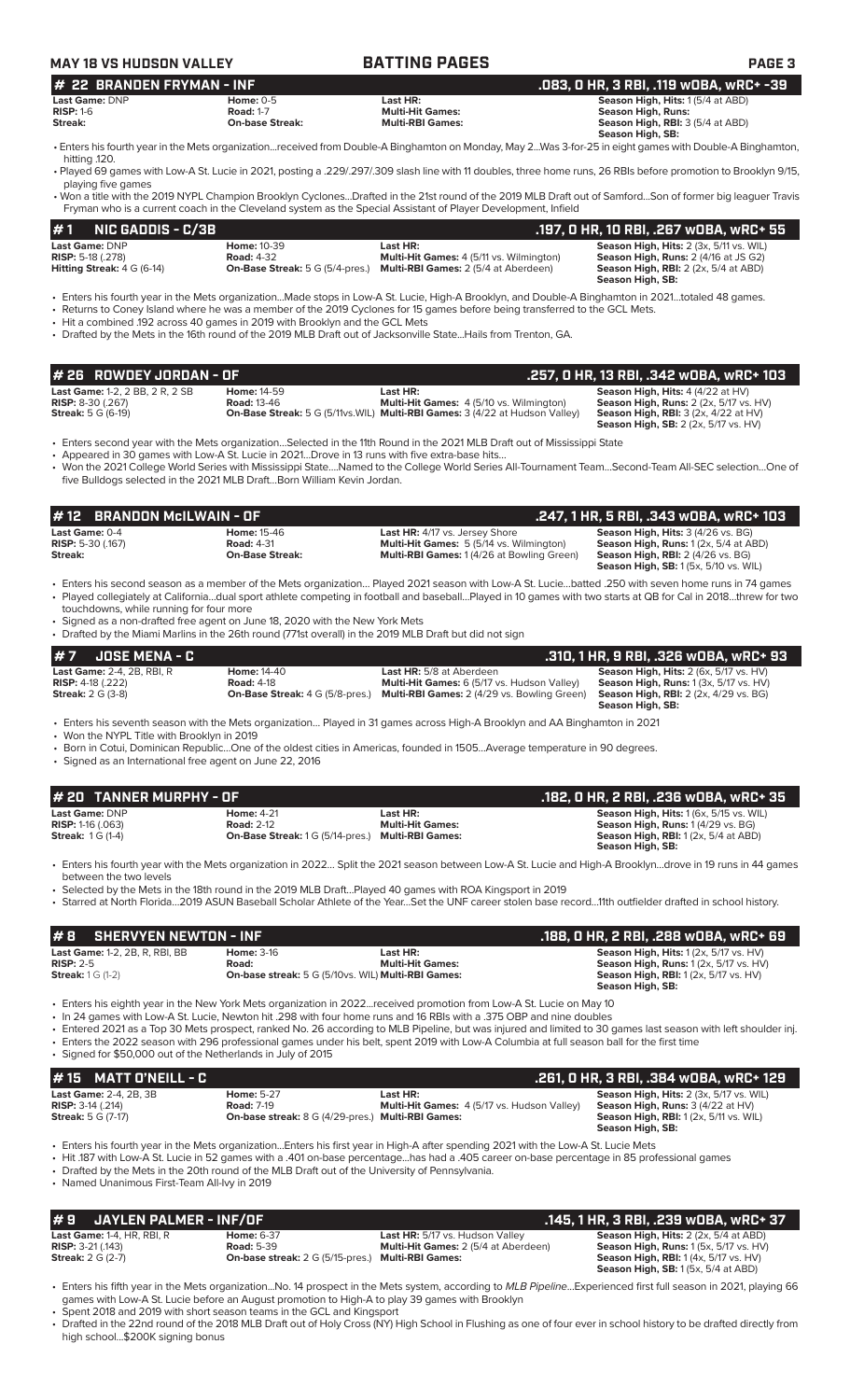|--|

**MAY 18 IS A VALUE ASSESS THE PAGE 4 Last Game: DNP Home: 6-18 Last HR: Season High, Hits:** 2 (4/28 vs. BG)<br> **RISP:** 1-10 **Risp:** 1-10 **Road:** 1-20 **Multi-Hit Games:** 1 (4/28 vs. Bowling Green) **Season High, Runs:** 2 (3x 4/28 vs. **RISP:** 1-10 **Road:** 1-20 **Road: 1-20 Multi-Hit Games:** 1 (4/28 vs. Bowling Green) **Season High, Runs: 2** (3x, 4/28 vs. BG)<br>**Streak: 3** G (4-21) **On-base streak: 3** G (4/27-pres.) **Multi-RBI Games:** 1 (4/28 vs. Bowling G **Stream: 120 On-base streak:** 3 G (4/27-pres.) **Multi-RBI Games:** 1 (4/28 vs. Bowling Green) **Season High, SB:** 2 (4/20 at HV) • Enters his second year with the Mets organization…played 21 games with the FCL Mets, hitting. 303 (23-76) with a .404 OBP. • Drafted in the 13th Round in the 2021 MLB Draft…Starred collegiately at San Diego State • Named First-Team All-Mountain West selection in 2021… Hit .410 as a Redshirt-Junior • Member of the 15u USA Baseball national team **# 23 MATT RUDICK - OF .184, 0 HR, 1 RBI, .314 wOBA, wRC+ 85 # 2 WILMER REYES - UTL .211, 1 HR, 13 RBI, .251 wOBA, wRC+ 45 Last Game:** 0-4 **Home:** 17-67 **Last HR:** 4/30 vs. Bowling Green **Season High, Hits:** 3 (2x, 4/28 vs. BG) **RISP:** 7-33 (.219) **Road:** 7-47 **Multi-Hit Games:** 5 (4/30 vs. Bowling Green) **Season High, Runs:** 3 (4/30 vs. BG) **Streak: On-base streak: Multi-RBI Games:** 3 (5/8 at ABD - G1) **Season High, RBI:** 5 (4/28 vs. BG) **Season High, SB:** 1 (3x, 5/15 vs. WIL) • Enters his seventh year in the Mets organization...Won a New York-Penn League title with Brooklyn in 2019 • Reinstated to Brooklyn from rehab assignment with FCL Mets late in 2021 when SS Ronny Mauricio and OF Antoine Duplantis were promoted to Double-A **Binghamton** • Hit .323 with a .350 on-base percentage in 2019 as the top hitter on the 2019 NYPL Champion Brooklyn Cyclones rar old hails from Mao, Dominican Rep **# 4 JOSE PEROZA - INF .188, 0 HR, 5 RBI, .229 wOBA, wRC+ 31 Last Game:** DNP **Home:** 8-40 **Last HR: Season High, Hits:** 2 (3x, 5/8 at ABD) **RISP:** 5-22 (.227) **Road: 8-45 Multi-Hit Games: 3 (5/8 at Aberdeen) Season High, Runs: 2 (2x, 5/4 at ABD)**<br> **Season High, Runs: 2 (2x, 5/4 at ABD) On-base streak: 4 G (5/8-pres.) Multi-RBI Games: 3 (5/8 at Aberdeen) Season High, RBI:** 1 (5x, 5/10 vs. WIL) **Season High, SB:**  • Enters his seventh year in the Mets organization...Advanced to Low-A St. Lucie in 2021 slashing .274/.404/.442…Spent the final 38 games of the season with the Cyclones, where he hit five home runs • Ranked as the No. 19 prospect in the Mets farm system, according to *Baseball America* and the No. 29 prospect according to *MLB Pipeline* • Part of Brooklyn's 2019 New York-Penn League Championship Team. • Signed as non-drafted international free agent signing on July 2, 2016 from Venezuela.

• Scripps Rach alumni include SNL cast member Kyle Mooney and PGA golfer Xander Schauffele.

| # 10 WARREN SAUNDERS - INF                                  |                                                                                    |                                                                                         | .236, 0 HR, 2 RBI, .318 wOBA, wRC+ 87                                                                                                                       |
|-------------------------------------------------------------|------------------------------------------------------------------------------------|-----------------------------------------------------------------------------------------|-------------------------------------------------------------------------------------------------------------------------------------------------------------|
| Last Game: 0-2. BB<br><b>RISP:</b> $2-11$ (.182)<br>Streak: | <b>Home: 10-32</b><br><b>Road: 3-19</b><br><b>On-base streak:</b> 1 G (5/17-pres.) | Last HR:<br><b>Multi-Hit Games:</b> 4 (5/14 vs. Wilmington))<br><b>Multi-RBI Games:</b> | <b>Season High, Hits: 3 (5/14 vs. WIL)</b><br><b>Season High, Runs: 2 (4/29 vs. BG)</b><br><b>Season High, RBI:</b> 1 (2x, 4/30 vs. BG)<br>Season High, SB: |

• Enters his fifth year in the Mets organization and third season…Played his first full season in 2021 with the Low-A St. Lucie Mets and led the team in hits (84) and ranked second in total bases (105) behind Top-10 Mets prospect Alex Ramirez…plays outfield and all four infield positions

• Signed as an international free agent in 2018 out of Grand Bahama, Bahamas

• Recent players from the Bahamas include Miami's Jazz Chisholm and Antoan Richardson, famous for scoring from second base on Derek Jeter's walk-off single in his final game at Yankee Stadium.

| $\#3$ JT SCHWARTZ - INF    |                           |                                                                                    | . 257, 1 HR, 6 RBI, .355 wOBA, wRC+ 111.      |
|----------------------------|---------------------------|------------------------------------------------------------------------------------|-----------------------------------------------|
| Last Game: 0-3. BB         | <b>Home:</b> 19-54 (.352) | <b>Last HR:</b> 4/12 vs. Jersey Shore                                              | Season High, Hits: 3 (2x, 5/10 vs. WIL)       |
| <b>RISP:</b> $9-29$ (.310) | <b>Road:</b> 7-47 (.149)  | <b>Multi-Hit Games: 9 (5/15 vs. Wilmington)</b>                                    | <b>Season High, Runs: 3 (4/26 vs. BG)</b>     |
| Streak:                    |                           | <b>On-base streak:</b> 5 G (5/10-pres.) Multi-RBI Games: 2 (4/20 at Hudson Valley) | <b>Season High, RBI:</b> 2 (3x, 5/11 vs. WIL) |
|                            |                           |                                                                                    | Season High, SB:                              |

• Enters his second year in the Mets organization…Saw first professional action in 2021 with Low-A St. Lucie…Appeared in 25 games with an OBP of .320 and two steals...*MLB Pipeline* ranks Schwartz as the number 19 overall prospect in the Mets organization.

• Drafted in the fourth round by the Mets in 2021 out UCLA…was named an All-American and won the Pac-12 batting title as a sophomore…His .396 average was the seventh highest in single-season UCLA history

• His UCLA teammate Kevin Kendall was also drafted by the Mets in 2021

# **Recent Home Run Chart**

| Date                                      | Player               | <b>Opponent</b>                   |           | Exit Velo Launch Angle | Distance |
|-------------------------------------------|----------------------|-----------------------------------|-----------|------------------------|----------|
| 4/12                                      | JT Schwartz          | vs. Jersey Shore                  | $103$ mph | 23                     | 365 ft.  |
|                                           | $4/16$ G2 Joe Suozzi | vs. Jersey Shore                  |           |                        |          |
| $\begin{array}{ c }4/17\\4/30\end{array}$ |                      | Brandon McIlwain vs. Jersey Shore |           |                        |          |
|                                           |                      | Wilmer Reyes vs. Bowling Green    |           |                        |          |
| $5/8$ G2                                  | Jose Mena            | at Aberdeen                       |           |                        |          |
| 5/17                                      |                      | Jaylen Palmer vs. Hudson Valley   |           |                        |          |
|                                           |                      |                                   |           |                        |          |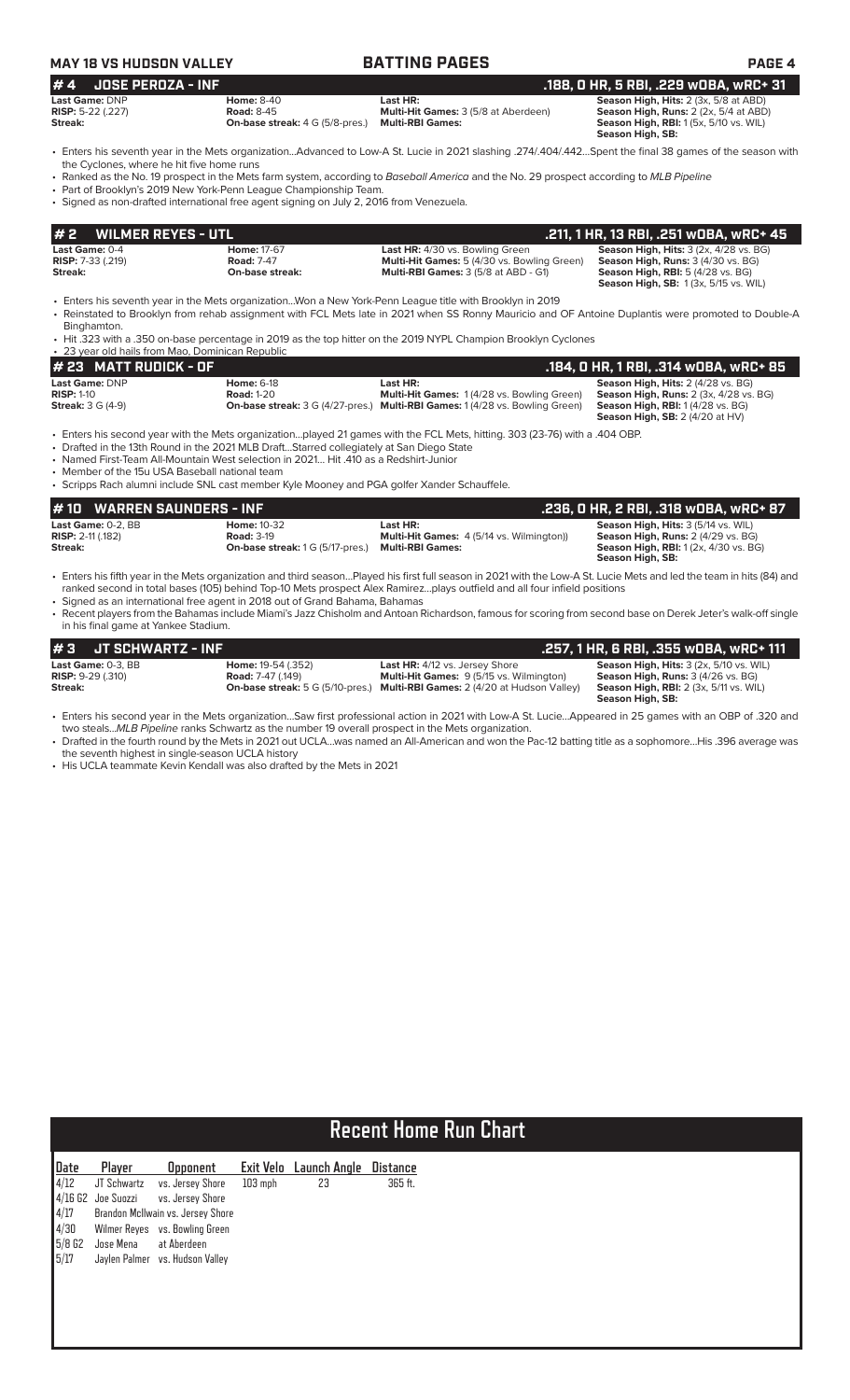## **MAY 18 VS HUDSON VALLEY BULLPEN PAGE PAGE 5**

| #18             | NOLAN CLENNEY - RHP                                            |               | 19.7 K%, 13.1 BB%, 5.71 ERA, 9 G |  |
|-----------------|----------------------------------------------------------------|---------------|----------------------------------|--|
|                 | <b>Last App:</b> $5/17$ vs. $HV$ <b>Last Loss:</b> $5/3$ @ ABD | SV/OP (Last): | Holds:                           |  |
| Leadoff: $2-16$ |                                                                |               |                                  |  |

- Enters his second year in the Mets organization...Received from Low-A St. Lucie on September 7
- Signed to a minor league deal on June 28, 2021....Made 13 relief apps for Low-A St. Lucie • Pitched with Gary in 2021 and with Utica in 2019 and 2020 in independent baseball
- 25 year old hails from Northville, Michigan...Attended NC State

| $\parallel$ # 36 $\parallel$ JUSTIN COURTNEY - RHP   | 27.8 K%, 13.0 BB%, 3.29 ERA, 8 G    |        |
|------------------------------------------------------|-------------------------------------|--------|
| <b>Last App:</b> 5/15 vs. WIL (G1) <b>Last Loss:</b> | <b>SV/OP (Last):</b> 2/2 4/15 vs JS | Holds: |

**Leadoff:** 2-16

• Enters first season with the Mets organization…Signed on September 10, 2021

• Began career with the Angels organization…Pitched 43.0 IP across Rokand Low-A Inland Empire 66ers in 2021

• Played collegiately at Maine…Named Louisville Slugger Freshman All-American

| l # 21 | <b>BRENDAN HARDY - RHP</b>                           |               | 33.3 K%, O BB%, 9.00 ERA, 3 G |
|--------|------------------------------------------------------|---------------|-------------------------------|
|        | <b>Last App:</b> 5/15 vs. WIL (G2) <b>Last Loss:</b> | SV/OP (Last): | Holds:                        |

• Enters his fifth year in the Mets organization...Drafted 31st round, 2018 Gulfport High School (MS) **Leadoff:** 0-2

• Promoted from Low-A St. Lucie to Brooklyn on May 2, striking out 17 with four walks 8 1/3 IP

• Spent 2021 with the GCL Mets (13 appearances) and Low-A St. Lucie (11 appearances) • Pitched with GCL Mets in 2018 and Kingsport Mets in 2019 over first two years in pro ball

| I # 38     COLBY MORRIS  - RHP   |            | 23.8 K%. 26.2 BB%. 7.59 ERA. 8 G |        |
|----------------------------------|------------|----------------------------------|--------|
| <b>Last App:</b> $5/17$ vs. $HV$ | Last Loss: | SV/OP (Last):                    | Holds: |
| Leadoff: 1-7                     |            |                                  |        |

• Enters his second season with the Mets organization…Signed by the club on March 19, 2021… •Pitched in 31 G across Low-A St. Lucie & High-A Brooklyn in 2021…struck out 65 batters in 55.1 IP • Played collegiately at Division III Middlebury College…Played two seasons of Independent baseball with the Gary SouthShore Railcats, Milwaukee Milkmen, and Chicago Deep Dish

| l#17.                |                                  | <b>HUNTER PARSONS - RHP</b> | . 34.0 K%, 2.1 BB%, 0.00 ERA, 9 G |          |
|----------------------|----------------------------------|-----------------------------|-----------------------------------|----------|
|                      | <b>Last App:</b> $5/17$ vs. $HV$ | Last Loss:                  | SV/OP (Last):                     | Holds: 1 |
| <b>Leadoff: 1-10</b> |                                  |                             |                                   |          |

• Enters his fourth year in the Mets org..Pitched with Low-A St. Lucie and High-A Brooklyn in 2021… Drafted in the 19th round by the Mets in 2019...Third-team All-Big Ten selection… Drafted out of Parkside High School by Cleveland (40th round) in 2015 but did not sign

| l # 50 | <b>EVY RUIBAL - RHP</b> |                                                                        |               | 28.2 K%, 10.3 BB%, 6.52 ERA, 10 G |
|--------|-------------------------|------------------------------------------------------------------------|---------------|-----------------------------------|
|        |                         | <b>Last App:</b> 5/15 vs. WIL (G1) <b>Last Loss:</b> 5/15 vs. WIL (G1) | SV/OP (Last): | Holds:                            |

**Leadoff:** 2-10

• Signed to a minor league deal on June 27, 2021 from the Florence Y'alls (Frontier League)

• Pitched in the Dodgers system from 2015-2018, reaching High-A Rancho Cucamonga

• Drafted by the Dodgers in the 16th round of the 2017 MLB Draft from Notre Dame • From Milburn, New Jersey, attending Milburn High School

| #34 REYSON SANTOS - RHP                                                   | 18.2 K%. 18.2 BB%. 4.91 ERA. 9 G |          |
|---------------------------------------------------------------------------|----------------------------------|----------|
| <b>Last App:</b> 5/17 vs. HV<br><b>Last Loss:</b><br><b>Leadoff: 1-10</b> | SV/OP (Last):                    | Holds: 2 |
| • Enters his fourth year in the Mets organization                         |                                  |          |

• Began the 2021 season with Low-A St. Lucie…where he struck out 44 batters in 35.1 innings…Promoted to High-A Brooklyn making three appearances in 2021

• His native Bani is home to several former MLB players, including Manny, Willy, and Erick Aybar.

|              | # 46      SAMMY TAVAREZ - RHP          | 37.9 K%. 24.1 BB%. 2.45 ERA. 7 G                        |  |
|--------------|----------------------------------------|---------------------------------------------------------|--|
|              | Last App: 5/15 vs. WIL (G1) Last Loss: | <b>SV/OP (Last):</b> 2/2 (4/16 vs. JS G1) <b>Holds:</b> |  |
| Leadoff: 0-5 |                                        |                                                         |  |

• Enters his second season with the Mets organization…Played 2021 season with Low-A St. Lucie…

striking out 52 batters in 31.0 innings

• Signed by the Yankees as a free agent on January 17, 2018

• Hails from Santo, Domingo, Dominican Republic.

|                        |                                  | <b>LAST FIVE APPEARANCES</b> |                      |                |                |                |                |                |          |  |  |
|------------------------|----------------------------------|------------------------------|----------------------|----------------|----------------|----------------|----------------|----------------|----------|--|--|
| <b>NOLAN CLENNEY</b>   |                                  |                              |                      |                |                |                |                |                |          |  |  |
| DATE                   | OPP                              | <b>DEC</b>                   | IP                   | н              | R              | ER             | BB             | Κ              | HR       |  |  |
| 4/28                   | <b>BG</b>                        |                              | 2.2                  | 1              | 1              | 1              | 1              | 2              | 0        |  |  |
| 5/3                    | @ABD                             | L. BS                        | 2.2                  | 3              | 3              | 3              | $\overline{2}$ | 4              | 0        |  |  |
| 5/10                   | WIL                              | н                            | 1.0                  | 1              | 3              | 3              | 3              | 1              | 0        |  |  |
| 5/15                   | WIL G1                           |                              | 0.1                  | 0              | $\Omega$       | $\Omega$       | $\Omega$       | 0              | 0        |  |  |
| 5/17                   | HV                               |                              | 4.0                  | 3              | O              | $\Omega$       | 1              | $\overline{2}$ | 0        |  |  |
| <b>JUSTIN COURTNEY</b> |                                  |                              |                      |                |                |                |                |                |          |  |  |
| <b>DATE</b>            | OPP                              | DEC                          | IP                   | н              | R              | ER             | <b>BB</b>      | Κ              | HR       |  |  |
| 4/24                   | @HV                              |                              | 1.1                  | 1              | 0              | $\Omega$       | $\Omega$       | $\overline{2}$ | 0        |  |  |
| 4/30                   | <b>BG</b>                        | W                            | 2.0                  | $\overline{2}$ | 0              | O              | O              | 3              | 0        |  |  |
| 5/8                    | @ABD (G2)                        |                              | 1.2                  | $\overline{2}$ | 1              | 1              | 2              | $\Omega$       | 0        |  |  |
| 5/11                   | WIL                              | SV                           | 1.1                  | 3              | $\overline{2}$ | $\overline{2}$ | 1              | $\overline{2}$ | 0        |  |  |
| 5/15                   | WIL G1                           |                              | 2.0                  | O              | $\Omega$       | $\Omega$       | 1              | 1              | $\Omega$ |  |  |
|                        |                                  |                              | <b>BRENDAN HARDY</b> |                |                |                |                |                |          |  |  |
| <b>DATE</b>            | OPP                              | <b>DEC</b>                   | IP                   | Н              | R              | ER             | BB             | Κ              | HR       |  |  |
| $4/28*$                | DBT                              |                              | 2.0                  | $\Omega$       | $\Omega$       | $\Omega$       | $\Omega$       | 3              | O        |  |  |
| $5/1*$                 | DBT                              |                              | 1.0                  | 0              | O              | $\Omega$       | $\Omega$       | 1              | 0        |  |  |
| 5/5                    | @ABD                             |                              | 1.1                  | о              | ٥              | ٥              | 0              | 2              | 0        |  |  |
| 5/10                   | <b>WIL</b>                       |                              | 1.1                  | 4              | 3              | 3              | 0              | $\overline{2}$ | 0        |  |  |
| 5/15                   | WIL G2                           |                              | 0.1                  | 0              | 0              | Ο              | 1              | 0              | O        |  |  |
|                        | *Appearance with Low-A St. Lucie |                              |                      |                |                |                |                |                |          |  |  |
| <b>COLBY MORRIS</b>    |                                  |                              |                      |                |                |                |                |                |          |  |  |

|      |            |            | טואו ועשט |          |          |          |          |               |           |
|------|------------|------------|-----------|----------|----------|----------|----------|---------------|-----------|
|      | DATE OPP   | DEC.       | IP -      | H        |          |          | R ER BB  | K             | <b>HR</b> |
| 4/23 | $@$ HV     |            | 1.0       | $\Omega$ | $\Omega$ | $\Omega$ | $\Omega$ |               | 0         |
| 4/28 | BG.        |            | 1.0       |          |          | 1 1 1 2  |          |               | O         |
| 5/3  | @ABD       |            | 0.1       | $\Omega$ | $\Omega$ | $\Omega$ | 1        | O             | $\Omega$  |
| 5/10 | <b>WIL</b> | L.BS 0.2 2 |           |          | 6        | 6        | 4        |               | O         |
| 5/17 | <b>HV</b>  | W          | 2.0 2 1 1 |          |          |          | O        | $\mathcal{L}$ |           |

|      |            |            | <b>HUNTER PARSONS</b> |   |          |    |    |               |          |
|------|------------|------------|-----------------------|---|----------|----|----|---------------|----------|
| DATE | <b>OPP</b> | DEC        | IP                    | н | R        | ER | BВ | Κ             | ΗR       |
| 5/1  | BG         |            | 2.0                   | O | 0        | 0  | O  | $\mathcal{P}$ | O        |
| 5/8  | @ABD (G2)  |            | 1.0                   | 2 | 0        | O  | O  | O             | O        |
| 5/11 | WIL        | W          | 3.0                   | 2 | $\Omega$ | O  | O  | 3             | O        |
| 5/15 | WIL G2     |            | 0.1                   | O | O        | O  | O  | 1             | O        |
| 5/17 | HV         | <b>SV</b>  | 2.0                   | O | O        | O  | 1  | 3             | $\Omega$ |
|      |            |            | <b>EVY RUIBAL</b>     |   |          |    |    |               |          |
| DATE | OPP        | <b>DEC</b> | IP                    | н | R        | ER | ВB | Κ             | HR       |

|      | DAIE UPP DEUIP IN KERDD KINK |   |     |  |             |               |                |          |
|------|------------------------------|---|-----|--|-------------|---------------|----------------|----------|
| 4/28 | BG.                          |   |     |  | 0.1 3 3 3 3 |               | $\overline{1}$ | $\Omega$ |
|      | 5/1 BG                       |   | 2.0 |  | 1 0 0       | $\Omega$      | 2              | 0        |
|      | 5/8 @ABD (G2)                |   |     |  |             | 1.0 1 1 1 0   | $\Omega$       |          |
|      | 5/11 WIL                     | H |     |  |             | 0.2 1 0 0 1 1 |                | $\Omega$ |
| 5/15 | WILG1 L 0.2 3 3 2 1          |   |     |  |             |               | O              |          |

|      |           |     | <b>REYSON SANTOS</b> |                  |               |               |    |   |                                    |
|------|-----------|-----|----------------------|------------------|---------------|---------------|----|---|------------------------------------|
| DATE | OPP       | DEC | IP                   | н                | R             | ER.           | BB | Κ | ΗR                                 |
| 4/26 | BG        |     | 1 $\Omega$           | $\mathcal{L}$    | 1             | 1             | 1  | O | O                                  |
| 4/29 | <b>BG</b> | н   | $\Omega$ 1           | O                | Ο             | 0             | Ω  | O | O                                  |
| 5/5  | @ABD      |     | 12                   | $\mathcal{L}$    | $\mathcal{P}$ | $\mathcal{P}$ | 3  |   |                                    |
| 5/15 | WIL G2    |     | 1 $\Omega$           |                  | Ω             | Ω             | O  | O | O                                  |
| 5/17 | HV        | н   | 2 O                  | $\left( \right)$ | $\mathbf{O}$  | $\Omega$      |    | ੨ | $\scriptstyle\rm\scriptstyle{(1)}$ |

|      |               |            | <b>SAMMY TAVAREZ</b> |   |   |     |                |                |                   |
|------|---------------|------------|----------------------|---|---|-----|----------------|----------------|-------------------|
| DATE | OPP           | <b>DEC</b> | IP                   | н | R | ER. | BB             | K              | <b>HR</b>         |
| 4/22 | @ HV          |            | $\Omega$ 1           | O | O | 0   | 1              |                | O                 |
| 4/26 | <b>BG</b>     |            | 2 O                  | O | O | O   | $\mathcal{P}$  | $\overline{4}$ | O                 |
| 5/1  | <b>BG</b>     |            | 02                   |   | 1 | 1   | $\overline{1}$ | $\mathcal{P}$  | O                 |
|      | 5/8 @ABD (G2) |            | 11                   | O | O | O   | -1             | -1             | Ω                 |
| 5/15 | WIL G1        |            | 1 O                  |   | 1 | 1   | $\Omega$       | 1              | $\mathbf{\Omega}$ |

|                |                                              | <b>Number of Pitches Thrown</b> |  |  |  |  |  |  |
|----------------|----------------------------------------------|---------------------------------|--|--|--|--|--|--|
| <b>Pitcher</b> | Days Rest 5/17 5/18 5/19 5/20 5/21 5/22 5/23 |                                 |  |  |  |  |  |  |
| Clenney        |                                              | 48                              |  |  |  |  |  |  |
| Courtney       | 2                                            |                                 |  |  |  |  |  |  |
| Hardy          | $\overline{2}$                               |                                 |  |  |  |  |  |  |
| Morris         | ∩                                            | 28                              |  |  |  |  |  |  |
| Parsons        | O                                            | 26                              |  |  |  |  |  |  |
| Ruibal         | 2                                            |                                 |  |  |  |  |  |  |
| Santos, Rey.   | ∩                                            | 13                              |  |  |  |  |  |  |
| Tavarez        | $\overline{2}$                               |                                 |  |  |  |  |  |  |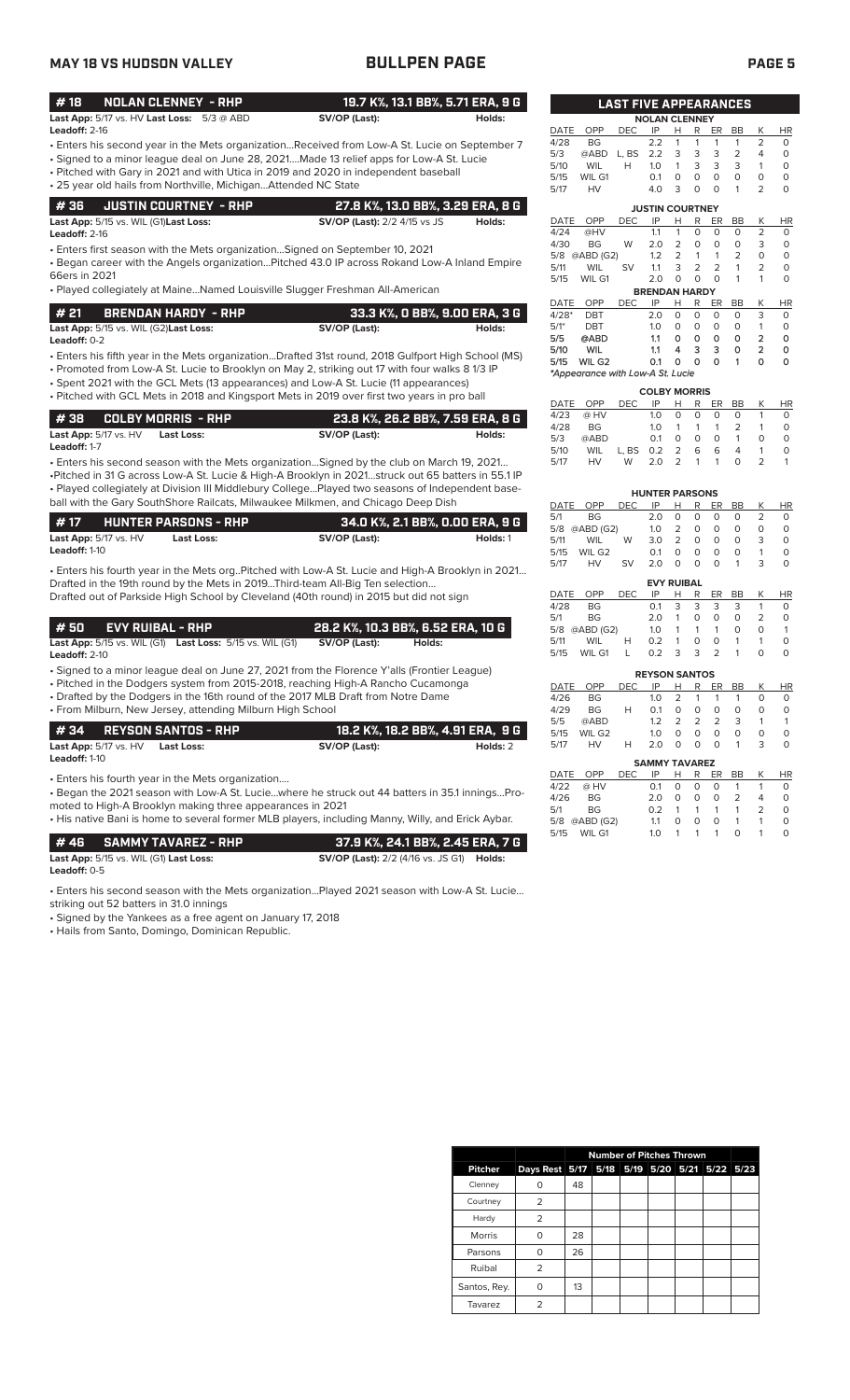## **MAY 18 VS HUDSON VALLEY HIGH/LOW & CHARTS PAGE 6**

| INDIVIDUAL BATTING HIGHS                                                   |
|----------------------------------------------------------------------------|
| Longest Hitting Streak  5 games (Rowdey Jordan, Jose Mena, Matt O'Neill)   |
|                                                                            |
|                                                                            |
|                                                                            |
|                                                                            |
|                                                                            |
| Most Home Runs, Game1 (6x, Jaylen Palmer, 5/17 vs. Hudson Valley)          |
|                                                                            |
|                                                                            |
|                                                                            |
|                                                                            |
|                                                                            |
|                                                                            |
|                                                                            |
|                                                                            |
| Most Extra-Base Hits, Game 2 (6x, Matt O'Neill, 5/17 vs. Hudson Valley)    |
| Most Stolen Bases, Game  2 (3x, Rowdey Jordan, 5/17 vs. Hudson Valley)     |
| <b>TEAM BATTING HIGHS</b>                                                  |
|                                                                            |
|                                                                            |
|                                                                            |
|                                                                            |
|                                                                            |
|                                                                            |
|                                                                            |
|                                                                            |
|                                                                            |
|                                                                            |
| Home Runs, Consecutive Games2 games (4/16 vs. JS G2 -4/17 vs Jersey Shore) |
|                                                                            |
|                                                                            |
|                                                                            |

**FIELDING**

Most Errors, Team, Game.............................................................. 2 (5x, 5/15 v Wilmington G1) Most Errors, Individual, Game...................................1 (25x, Newton, 5/15 v Wilmington G2) Most Double Plays Turned, Nine-Inning Game............................ 3 (4/19 @ Hudson Valley) Consecutive Errorless Games, Team..................................... 3(4/29-5/1 vs. Bowling Green)

### **STARTERS BY POSITION**

STARTERS BY PUSITION<br>C- O'Neill (11), Gaddis (9), Mena (10)<br>Suo:

- **1B-** Schwartz (27), Saunders (2, Suozzi (1)
- **2B-** Young (3), Peroza (8), Reyes (5), Saunders (10), Fryman (3)
- **3B-** Peroza (13), Gaddis (7), Saunders (5), Palmer (4), Fryman (1)
- **SS-** Reyes (22), Young (2), Peroza (1), Newton (5)
- **LF-** Rudick (6), Jordan (18), Murphy (5), Reyes (1)
- **CF-** Palmer (18), Jordan (6), Rudick (5), Reyes (1)
- **RF-** McIlwain (20), Suozzi (7), Murphy (3)

**DH-** Suozzi (3), Jordan (4), Schwartz (2), Rudick (2), Gaddis (4) Peroza (1), O'Neill (5), Palmer (1), Mena (6), Murphy (1), McIllwain (1)

### **STARTERS BY BATTING ORDER**

**1st -** Jordan (22), Rudick (4), Murphy (4), Reyes (1)

**2nd -** Reyes (17), Jordan (5), Peroza (1) Gaddis (2). O'Neil (1), Newton (5)

**3rd -** Schwartz (19), Young (5), Reyes (3), O'Neil (3), Mena (1)

**4th-** McIlwain (10), Peroza (8), Gaddis (4), Mena (3), Schwartz (6)

**5th-** Schwartz (5), Gaddis (7), Suozzi (3), Peroza (2), McIlwain (3), Mena (8), O'Neil (3)

**6th-** Palmer (9), Saunders (3), Mena (1), Peroza (4), O'Neill (1), McIlwain (4), Reyes (5), Gaddis (3), Suozzi (1)

**7th-** Palmer (6), Gaddis (3), McIlwain (4) Suozzi (2), Saunders (2), Rudick (2), Mena (1), Peroza (7), Reyes (3), O'Neil (1)

**8th-** Saunders (6), O'Neill (3), Suozzi (3), Gaddis (2), Rudick (2), McIlwain (1), Reyes (1), Peroza (3), Palmer (8), Fryman (1), Murphy (1)

**9th-** Rudick (6), Murphy (3), Jordan (2), Mena (2), O'Neill (4), Suozzi (3), Saunders (6), Fryman (3), Palmer (1)

|             | <b>CATCHERS STEALING</b> |     |            |      | <b>MULTI-RUN INNINGS</b> |              |
|-------------|--------------------------|-----|------------|------|--------------------------|--------------|
| <b>Name</b> | СS                       | ΔТΤ | <b>PCT</b> | Runs | Times                    | Last         |
| Gaddis      |                          | 22  | 13%        |      | 16                       | 5/10 vs. WIL |
| Mena        | 5                        | 33  | 15%        |      | ь                        | 5/17 vs. HV  |
| O'Neill     | 5                        | 29  | 17%        |      |                          | $5/3$ @ABD   |

|                  |    | 2  | з | 4  | И  | 6  | $\overline{ }$ | 8  | я  | 10+ | <b>TOTALS</b> |
|------------------|----|----|---|----|----|----|----------------|----|----|-----|---------------|
| <b>OPPONENTS</b> | 15 | 16 | 6 | 16 | 6  | 8  | 12             | 15 | 9  |     | 108           |
| <b>BKLYN</b>     | 13 | 12 | 6 | 6  | 17 | 13 | 9              | 11 | 44 |     | 93            |

| INDIVIDUAL PITCHING HIGHS                                                                                                                                     |
|---------------------------------------------------------------------------------------------------------------------------------------------------------------|
|                                                                                                                                                               |
|                                                                                                                                                               |
| Most Home Runs Allowed, Game1 (7x, Colby Morris, 5/17 vs. Hudson Valley)                                                                                      |
|                                                                                                                                                               |
| Most Strikeouts, Game, Reliever 8 (2x, Oscar Rojas, 4/22 at Hudson Valley)                                                                                    |
|                                                                                                                                                               |
|                                                                                                                                                               |
|                                                                                                                                                               |
|                                                                                                                                                               |
| Most Innings Pitched, Reliever  5.0 (2x, Jesus Vargas 4/27 vs. Bowling Green)<br>Most Consecutive Scoreless Inn., Reliever  5.2 (Hunter Parsons, 4/9-present) |

| <b>TEAM PITCHING HIGHS</b>                                          |  |
|---------------------------------------------------------------------|--|
|                                                                     |  |
|                                                                     |  |
|                                                                     |  |
|                                                                     |  |
|                                                                     |  |
| Most Consecutive Scoreless Innings 11 (4/29-4/30 vs. Bowling Green) |  |
|                                                                     |  |
|                                                                     |  |
|                                                                     |  |
|                                                                     |  |
|                                                                     |  |
|                                                                     |  |
|                                                                     |  |
|                                                                     |  |
|                                                                     |  |
|                                                                     |  |

|                        |                 |                      | <b>TEAM MISCELLANEOUS</b>                                                    |  |
|------------------------|-----------------|----------------------|------------------------------------------------------------------------------|--|
|                        |                 |                      | Longest Game, Time, Nine-Inning Game 3:07 (4/22 at Hudson Valley)            |  |
|                        |                 |                      |                                                                              |  |
|                        |                 |                      |                                                                              |  |
|                        |                 |                      |                                                                              |  |
|                        |                 |                      |                                                                              |  |
|                        |                 |                      |                                                                              |  |
|                        |                 |                      |                                                                              |  |
|                        |                 |                      | Coldest Gametime Temp. 47 degrees (2x, 4/19 @ Hudson Valley, Wilmington 4/8) |  |
|                        |                 |                      |                                                                              |  |
|                        |                 |                      |                                                                              |  |
|                        |                 |                      |                                                                              |  |
|                        |                 |                      |                                                                              |  |
|                        |                 | OUTFIELD ASSISTS (2) | <b>RECORD BREAKDOWN</b>                                                      |  |
| <b>NAME</b>            | <b>TOTAL</b>    | (LAST)               |                                                                              |  |
| McIlwain               | 1               | 5/8 at ABD G1        |                                                                              |  |
| Suozzi                 | 1               | $4/24$ at HV         |                                                                              |  |
|                        |                 |                      |                                                                              |  |
|                        |                 |                      |                                                                              |  |
|                        |                 |                      |                                                                              |  |
|                        |                 |                      |                                                                              |  |
|                        |                 |                      |                                                                              |  |
|                        |                 |                      |                                                                              |  |
|                        |                 |                      |                                                                              |  |
|                        | UNIFORM RECORDS |                      |                                                                              |  |
| <b>Home White</b>      |                 | $7 - 7$              |                                                                              |  |
|                        |                 |                      |                                                                              |  |
| <b>Road Gray</b>       |                 | $4-9$                |                                                                              |  |
| <b>White Throwback</b> |                 | $1-0$                |                                                                              |  |
|                        |                 |                      |                                                                              |  |
| Los Jefes              |                 | $1 - 0$              |                                                                              |  |
|                        |                 |                      |                                                                              |  |
|                        |                 |                      |                                                                              |  |
|                        |                 |                      | Do Not Allow a Home Run8-14                                                  |  |
|                        |                 |                      | Hit More Home Runs 3-0<br>Opponent Hits More HRs 3-2                         |  |
|                        |                 |                      |                                                                              |  |
|                        |                 |                      |                                                                              |  |
|                        |                 |                      |                                                                              |  |
|                        |                 |                      |                                                                              |  |
|                        |                 |                      |                                                                              |  |
|                        |                 |                      |                                                                              |  |
|                        |                 |                      |                                                                              |  |
|                        |                 |                      |                                                                              |  |
|                        |                 |                      | Opponent Scores First5-13                                                    |  |
|                        |                 |                      |                                                                              |  |
|                        |                 |                      |                                                                              |  |
|                        |                 |                      |                                                                              |  |
|                        |                 |                      |                                                                              |  |
|                        |                 |                      |                                                                              |  |
|                        |                 |                      |                                                                              |  |
|                        |                 |                      |                                                                              |  |
|                        |                 |                      |                                                                              |  |

|                  | <b>EJECTIONS</b> |             |
|------------------|------------------|-------------|
| <b>Name</b>      | <b>Umpire</b>    | Date        |
| M. Vogel-Freeman | Clark            | 4/19 at HV  |
| Luis Rivera      | Clark            | $4/23$ @ HV |

| <b>MISC. WINS</b>                     |
|---------------------------------------|
| Come from Behind Wins 4 (4/26 vs. BG) |
| Wins in Last At-Bat 2 (4/26 vs. BG)   |

Errorless....................................................... 7-4 Extra Innings .....................................................

vs. RHP Starters ...................................... 13-13

vs. LHP Starters.

 $\overline{\phantom{a}}$ 

Walk-off Wins .....................1 (4/26 vs. BG)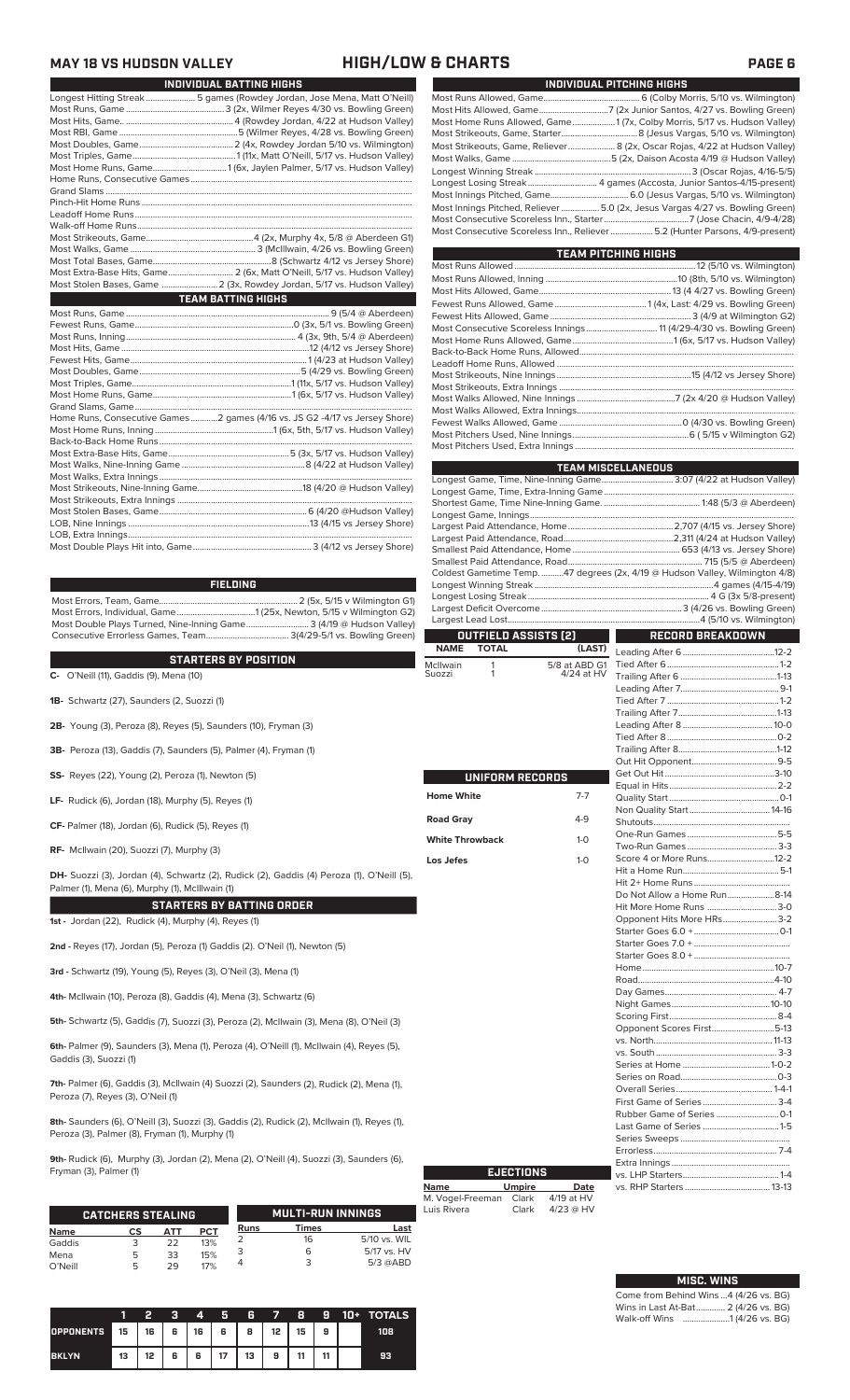| <b>W-L/TIME SCORE</b><br>PPD (Wet Grounds; doubleheader scheduled for 4/9)<br>4/8<br>at Wilmington<br>4/9<br>$-0.5$<br>989<br>$5-1(7)$<br>1:51<br>$\overline{1}$<br>at Wilmington<br>$0-1$<br>T <sub>2</sub> nd<br>Lucas Knowles (1-0)<br>Junior Santos (0-2)<br>$\sqrt{2}$<br>W<br>1:59<br>$1 - 1$<br>$-1.0$<br>at Wilmington<br>$2-1(7)$<br>T <sub>2</sub> nd<br>David Griffin (1-0)<br>Michael Cuevas (0-1)<br>Justin Courtney (1)<br>3<br>4/10<br>at Wilmington<br>$4-1$<br>$1 - 2$<br>4th<br>$-2.0$<br>Carlos Romero (1-0)<br>Carlos Ocampo (0-1)<br>2:47<br>966<br>L<br>4/11<br>OFF DAY<br>4<br>W<br>$2 - 2$<br>4/12<br>$5-2$<br>$-2.0$<br>Hunter Parsons (1-0)<br>JP Woodward (0-1)<br>2:44<br>2,041<br><b>Jersey Shore</b><br>T3rd<br><b>Sammy Tavares (1)</b><br>5<br>4/13<br>L<br>$4 - 3$<br>$2 - 3$<br>T4th<br>-2.0<br>Dominic Pipkin (1-0)<br>3:01<br><b>Jersey Shore</b><br>Daison Acosta (0-1)<br>Jason Ruffcorn (1)<br>752<br>4/14<br>PPD (rain; doubleheader<br>scheduled for 4/16)<br>vs. Jersey Shore<br>4/15<br>6<br><b>Jersey Shore</b><br>$4-1$<br>$3 - 3$<br>4th<br>$-1.5$<br>Jesus Vargas (1-0)<br>Matt Russell (0-1)<br>Justin Courtney (2)<br>2:31<br>2,707<br>W<br>4/16<br>7<br><b>Jersey Shore</b><br>W<br>4-3 (7)<br>4-3<br>3rd<br>$-1.0$<br>Nolan Clenney (1-0)<br>Andrew Schultz (0-2)<br>Sammy Tavarez (2)<br>1:57<br>$5-3$<br>8<br>W<br>$-1.0$<br>Oscar Rojas (1-0)<br>Mick Abel (0-2)<br>1:50<br>1,777<br><b>Jersey Shore</b><br>$6-1$<br>2nd<br>4/17<br>2:38<br>9<br><b>Jersey Shore</b><br>W<br>$6 - 1$<br>$6 - 3$<br>$+1.0$<br><b>Garrison Bryant (1-0)</b><br>Christian McGowan (0-1)<br>1,400<br>T <sub>1st</sub><br>4/18<br>OFF DAY<br>4/19<br>$5 - 3$<br>$6 - 4$<br>$-1.0$<br>2,027<br>10<br>at Hudson Valley<br>2nd<br>Edgar Barclay (2-1)<br>Nolan Clenney (1-1)<br>Carson Coleman (1)<br>2:31<br>L<br>4/20<br>11<br>W<br>$4 - 3$<br>$7 - 4$<br>3:03<br>at Hudson Valley<br>2nd<br>$-1.0$<br>Justin Courtney (1-)<br>Nelson Alvarez (0-1)<br>1,553<br>Reyson Santos (1)<br>$7-5$<br>4/21<br>12<br>$5-1$<br>$-2.0$<br>2:20<br>1,270<br>at Hudson Valley<br>L<br>2nd<br>Junior Santos (0-2)<br>Will Warren (1-1)<br>4/22<br>13<br>W<br>$6 - 4$<br>$8 - 5$<br>$-2.0$<br>3:07<br>at Hudson Valley<br>2nd<br>Oscar Rojas (2-0)<br>Blas Castano (0-2)<br>2,007<br>4/23<br>14<br>at Hudson Valley<br>$2 - 0$<br>$8-6$<br>$-2.0$<br>Tanner Myatt (1-0)<br>Carlos Ocampo (0-2)<br>2:17<br>2,121<br>L<br>T <sub>2</sub> nd<br>Coleman (2)<br>4/24<br>15<br>at Hudson Valley<br>Г<br>$3-0$<br>$8-7$<br>T <sub>2</sub> nd<br>$-2.0$<br>Rodney Hutchison (1-0)<br>Daison Acosta (0-2)<br>Mauricio (1)<br>2:35<br>2.311<br>4/25<br>OFF DAY<br>4/26<br>$9-7$<br>16<br>w<br>$5-4$<br>2nd<br>-2.0<br>Josh Hejka (1-0)<br>2:44<br>653<br><b>Bowling Green</b><br>Graeme Stinson (2-2)<br>4/27<br>17<br><b>Bowling Green</b><br>L<br>$4-1$<br>$9 - 8$<br>3rd<br>-3.0<br>Zach Trageton (1-1)<br>Junior Santos (0-3)<br>LaSorsa (1)<br>2:20<br>808<br>4/28<br>18<br><b>Bowling Green</b><br>г<br>$7-6$<br>$9-9$<br>-4.0<br>John Doxakis (1-1)<br>Mullen (3)<br>2:38<br>670<br>3rd<br>Jose Chacin (0-1)<br>4/29<br>19<br>W<br>$3-1$<br>$10-9$<br>3rd<br>-4.0<br><b>Mason Montgomery (0-1)</b><br>Cam Opp (1)<br>2:28<br>2,617<br><b>Bowling Green</b><br>Oscar Rojas (3-0)<br>4/30<br>20<br>W<br>$5-2$<br>11-9<br>-4.0<br>Franklin Dacosta (0-1)<br>2:15<br>2,070<br><b>Bowling Green</b><br>3rd<br>Justin Courtney (2-0)<br>Josh Hejka (1)<br><b>APRIL [11-9]</b><br>5/1<br>21<br>$-4.5$<br>Conor Dryer (1-0)<br>2:20<br>1,595<br><b>Bowling Green</b><br>L<br>4-0<br>$11 - 10$<br>3rd<br>Daison Accosta (0-3)<br>5/2<br>OFF DAY<br>5/3<br>22<br>827<br>$3-1$<br>$11 - 11$<br>3rd<br>$-5.5$<br>Nolan Clenney (1-2)<br>Ignacio Feliz (2-0)<br>1:48<br>at Aberdeen<br>L<br>5/4<br>23<br>W<br>$9 - 4$<br>$12 - 11$<br>T <sub>2nd</sub><br>$-4.5$<br>2:51<br>Jesus Vargas (2-0)<br>848<br>at Aberdeen<br>Wes Robertson (1-1)<br>$\frac{5}{5}$<br>$4-1$<br>$12 - 12$<br>24<br>$-5.5$<br>2:12<br>715<br>at Aberdeen<br>L<br>3rd<br>Noah Denoyer (4-0)<br>Oscar Rojas (3-1)<br>Houston Roth (3)<br>PPD (rain; doubleheader scheduled for 5/7)<br>at Aberdeen<br>5/7<br>PPD (rain; doubleheader scheduled for 5/8 and doubleheader schedued for June)<br>at Aberdeen<br>5/8<br>985<br>25<br>$12 - 13$<br>1:56<br>at Aberdeen<br>4-3<br>4th<br>$-7.5$<br>Van Loon (3-0)<br>Junior Santos (0-4)<br>Robertson (2)<br>L<br>26<br>Г<br>$5-1$<br>$12 - 14$<br>4th<br>$-7.5$<br>985<br>at Aberdeen<br>Strowd (2-1)<br>Daison Accosta (0-4)<br>2:16<br>5/9<br>OFF DAY<br>27<br>$-8.5$<br>3:00<br>5/10<br>L<br>$12 - 5$<br>$12 - 15$<br>4th<br>Troy Stainbrook (1-0)<br>Colby Morris (0-1)<br>1,302<br>Wilmington<br>W<br>5/11<br>28<br>$5 - 4$<br>$13 - 15$<br>4th<br>$-7.5$<br>Hunter Parsons (2-0)<br><b>Michael Cuevas (0-4)</b><br>2:39<br>1,939<br>Wilmington<br><b>Justin Courtney (3)</b><br>5/12<br>PPD<br>29<br>Wilmington<br>5/13<br><b>PPD</b><br>30<br>Wilmington<br>5/14<br>31<br>Wilmington<br>$4-1$<br>$13-16$<br>4th<br>$-10.5$<br>Amos Willingham (2-1)<br>Evy Ruibal (0-1)<br>2:39<br>2,642<br>L<br>5/15<br>32<br>Wilmington<br>L<br>$3-2$<br>$13-17$<br>4th<br>$-10.5$<br>Tim Cate (2-1)<br>Jesus Vargas (3-2)<br>2:15<br>1,958<br>Zach Brzycky (4)<br>5/16<br>OFF DAY<br>W<br>$5-3$<br>14-17<br>2:19<br>1,411<br>5/17<br>33<br>4th<br>$-10.5$<br><b>Hudson Valley</b><br>Colby Morris (1-1)<br><b>Blane Abeyta (0-3)</b><br>Hunter Parsons (1)<br>5/18<br>34<br>12:00 p.m.<br><b>Hudson Valley</b><br>5/19<br>35<br><b>Hudson Valley</b><br>7:00 p.m.<br>5/20<br>36<br><b>Hudson Valley</b><br>7:00 p.m.<br>5/21<br>37<br><b>Hudson Valley</b><br>6:00 p.m.<br>5/22<br>38<br><b>Hudson Valley</b><br>2:00 p.m.<br>5/23<br>OFF DAY<br>5/24<br>39<br>at Bowling Green<br>6:35 p.m.*<br>(CT)<br>5/25<br>40<br>at Bowling Green<br>6:35 p.m.*<br>(CT)<br>5/26<br>41<br>at Bowling Green<br>6:35 p.m.*<br>(CT)<br>5/27<br>42<br>at Bowling Green<br>6:35 p.m.*<br>(CT)<br>5/28<br>at Bowling Green<br>(CT)<br>43<br>6:35 p.m.*<br>5/29<br>44<br>at Bowling Green<br>1:05 p.m. $*$<br>(CT)<br>OFF DAY<br>5/30<br>5/31<br>45<br>at Jersey Shore<br>7:05 p.m.<br><u>MAY [3-8]</u><br>6/1<br>47<br>at Jersey Shore<br>7:05 p.m.<br>6/2<br>48<br>at Jersey Shore<br>7:05 p.m.<br>6/3<br>49<br>at Jersey Shore<br>7:05 p.m.<br>6/4<br>50<br>at Jersey Shore<br>7:05 p.m.<br>6/5<br>51<br>at Jersey Shore<br>1:05 p.m.<br>6/6<br>OFF DAY<br>6/7<br>52<br>Aberdeen<br>7:00 p.m.<br>53<br>6/8<br>Aberdeen<br>7:00 p.m.<br>54<br>54<br>7:00 p.m.<br>6/9<br>Aberdeen<br>6/10<br>55<br>Aberdeen<br>7:00 p.m.<br>56<br>6/11<br>Aberdeen<br>6:00 p.m.<br>57<br>6/12<br>Aberdeen<br>2:00 p.m.<br>OFF DAY<br>6/13<br>6/14<br>58<br>at Wilmington<br>6:35 p.m.<br>6/15<br>59<br>at Wilmington<br>6:35 p.m.<br>6/16<br>60<br>at Wilmington<br>6:35 p.m.<br>6/17<br>61<br>at Wilmington<br>6:35 p.m.<br>6/18<br>at Wilmington<br>62<br>6:35 p.m.<br>6/19<br>63<br>at Wilmington<br>1:05 p.m.<br>6/20<br>OFF DAY<br>6/21<br>64<br><b>Jersey Shore</b><br>7:00 p.m.<br>6/22<br>65<br><b>Jersey Shore</b><br>7:00 p.m.<br>6/23<br><b>Jersey Shore</b><br>66<br>7:00 p.m.<br>6/24<br>67<br><b>Jersey Shore</b><br>7:00 p.m.<br>6/25<br>68<br><b>Jersey Shore</b><br>6:00 p.m.<br>6/26<br>69<br><b>Jersey Shore</b><br>2:00 p.m.<br>6/27<br>OFF DAY<br>6/28<br>at Hudson Valley<br>70<br>7:05 p.m.<br>6/29<br>at Hudson Valley<br>71<br>7:05 p.m.<br>6/30<br>at Hudson Valley<br>72<br>7:05 p.m.<br>JUNE (0-0)<br>7/1<br>73<br>at Hudson Valley<br>7:05 p.m.<br>7/2<br>74<br>at Hudson Valley<br>6:05 p.m.<br>7/3<br>75<br>at Hudson Valley<br>6:05 p.m.<br>7/4<br>76<br>Aberdeen<br>6:30 p.m.<br>7/5<br>OFF DAY<br>7/6<br>77<br>7:00 p.m.<br>Aberdeen<br>7/7<br>78<br>Aberdeen<br>7:00 p.m.<br>7/8<br>79<br>Aberdeen<br>7:00 p.m.<br>7/9<br>81<br>Aberdeen<br>6:00 p.m.<br>7/10<br>82<br>Aberdeen<br>2:00 p.m.<br>7/11<br>OFF DAY<br>7/12<br>83<br>7:00 p.m.<br>Greensboro<br>7/13<br>84<br>Greensboro<br>12:00 p.m.<br>7/14<br>85<br>Greensboro<br>7:00 p.m.<br>7/15<br>86<br>Greensboro<br>7:00 p.m.<br>7/16<br>87<br>Greensboro<br>6:00 p.m.<br>7/17<br>88<br>Greensboro<br>2:00 p.m.<br>7/18<br>7/19<br>LEAGUE-WIDE BREAK<br>7/20<br>7/21<br>7/22<br>89<br>at Jersey Shore<br>7:05 p.m.<br>7/23<br>90<br>at Jersey Shore<br>7:05 p.m.<br>7/24<br>91<br>at Jersey Shore<br>1:05 p.m.<br>7/25<br>OFF DAY<br>7/26<br>92<br>at Hudson Valley<br>7:05 p.m.<br>7/27<br>93<br>at Hudson Valley<br>7:05 p.m.<br>7/28<br>94<br>at Hudson Valley<br>7:05 p.m.<br>7/29<br>at Hudson Valley<br>95<br>7:05 p.m.<br>7/30<br>96<br>at Hudson Valley<br>6:05 p.m.<br>7/31<br>97<br>at Hudson Valley<br>2:05 p.m.<br>JULY (0-0)<br>8/1<br>OFF DAY<br>8/2<br><b>Winston-Salem</b><br>98<br>7:00 p.m.<br>8/3<br>99<br><b>Winston-Salem</b><br>12:00 p.m.<br>8/4<br>100<br><b>Winston-Salem</b><br>7:00 p.m.<br>8/5<br><b>Winston-Salem</b><br>101<br>7:00 p.m.<br>8/6<br>102<br><b>Winston-Salem</b><br>6:00 p.m.<br>8/7<br><b>Winston-Salem</b><br>103<br>2:00 p.m.<br>8/8<br>OFF DAY<br>8/9<br>104<br>at Wilmington<br>6:35 p.m.<br>8/10<br>105<br>at Wilmington<br>6:35 p.m.<br>8/11<br>at Wilmington<br>106<br>6:35 p.m.<br>8/12<br>107<br>at Wilmington<br>6:35 p.m. |             |     | <b>MAY 18 VS HUDSON VALLEY</b> |           |  |        |          |       | <b>GAME-BY-GAME RESULTS</b> |                       |             |             | PAGE <sub>7</sub> |
|---------------------------------------------------------------------------------------------------------------------------------------------------------------------------------------------------------------------------------------------------------------------------------------------------------------------------------------------------------------------------------------------------------------------------------------------------------------------------------------------------------------------------------------------------------------------------------------------------------------------------------------------------------------------------------------------------------------------------------------------------------------------------------------------------------------------------------------------------------------------------------------------------------------------------------------------------------------------------------------------------------------------------------------------------------------------------------------------------------------------------------------------------------------------------------------------------------------------------------------------------------------------------------------------------------------------------------------------------------------------------------------------------------------------------------------------------------------------------------------------------------------------------------------------------------------------------------------------------------------------------------------------------------------------------------------------------------------------------------------------------------------------------------------------------------------------------------------------------------------------------------------------------------------------------------------------------------------------------------------------------------------------------------------------------------------------------------------------------------------------------------------------------------------------------------------------------------------------------------------------------------------------------------------------------------------------------------------------------------------------------------------------------------------------------------------------------------------------------------------------------------------------------------------------------------------------------------------------------------------------------------------------------------------------------------------------------------------------------------------------------------------------------------------------------------------------------------------------------------------------------------------------------------------------------------------------------------------------------------------------------------------------------------------------------------------------------------------------------------------------------------------------------------------------------------------------------------------------------------------------------------------------------------------------------------------------------------------------------------------------------------------------------------------------------------------------------------------------------------------------------------------------------------------------------------------------------------------------------------------------------------------------------------------------------------------------------------------------------------------------------------------------------------------------------------------------------------------------------------------------------------------------------------------------------------------------------------------------------------------------------------------------------------------------------------------------------------------------------------------------------------------------------------------------------------------------------------------------------------------------------------------------------------------------------------------------------------------------------------------------------------------------------------------------------------------------------------------------------------------------------------------------------------------------------------------------------------------------------------------------------------------------------------------------------------------------------------------------------------------------------------------------------------------------------------------------------------------------------------------------------------------------------------------------------------------------------------------------------------------------------------------------------------------------------------------------------------------------------------------------------------------------------------------------------------------------------------------------------------------------------------------------------------------------------------------------------------------------------------------------------------------------------------------------------------------------------------------------------------------------------------------------------------------------------------------------------------------------------------------------------------------------------------------------------------------------------------------------------------------------------------------------------------------------------------------------------------------------------------------------------------------------------------------------------------------------------------------------------------------------------------------------------------------------------------------------------------------------------------------------------------------------------------------------------------------------------------------------------------------------------------------------------------------------------------------------------------------------------------------------------------------------------------------------------------------------------------------------------------------------------------------------------------------------------------------------------------------------------------------------------------------------------------------------------------------------------------------------------------------------------------------------------------------------------------------------------------------------------------------------------------------------------------------------------------------------------------------------------------------------------------------------------------------------------------------------------------------------------------------------------------------------------------------------------------------------------------------------------------------------------------------------------------------------------------------------------------------------------------------------------------------------------------------------------------------------------------------------------------------------------------------------------------------------------------------------------------------------------------------------------------------------------------------------------------------------------------------------------------------------------------------------------------------------------------------------------------------------------------------------------------------------------------------------------------------------------------------------------------------------------------------------------------------------------------------------------------------------------------------------------------------------------------------------------------------------------------------------------------------------------------------------------------------------------------------------------------------------------------------------------------------------------------------------------------------------------------------------------------------------------------------------------------------------------------------------------------------------------------------------------------------------------------------------------------------------------------------------------------------------------------------------------------------------------------------------------------------------------------------------------------------------------------------------------------------------------------------------------------------------------------------------------------------------------------------------------------------------------------------------------------------------------------------------------------------------------------------------------------------------------------|-------------|-----|--------------------------------|-----------|--|--------|----------|-------|-----------------------------|-----------------------|-------------|-------------|-------------------|
|                                                                                                                                                                                                                                                                                                                                                                                                                                                                                                                                                                                                                                                                                                                                                                                                                                                                                                                                                                                                                                                                                                                                                                                                                                                                                                                                                                                                                                                                                                                                                                                                                                                                                                                                                                                                                                                                                                                                                                                                                                                                                                                                                                                                                                                                                                                                                                                                                                                                                                                                                                                                                                                                                                                                                                                                                                                                                                                                                                                                                                                                                                                                                                                                                                                                                                                                                                                                                                                                                                                                                                                                                                                                                                                                                                                                                                                                                                                                                                                                                                                                                                                                                                                                                                                                                                                                                                                                                                                                                                                                                                                                                                                                                                                                                                                                                                                                                                                                                                                                                                                                                                                                                                                                                                                                                                                                                                                                                                                                                                                                                                                                                                                                                                                                                                                                                                                                                                                                                                                                                                                                                                                                                                                                                                                                                                                                                                                                                                                                                                                                                                                                                                                                                                                                                                                                                                                                                                                                                                                                                                                                                                                                                                                                                                                                                                                                                                                                                                                                                                                                                                                                                                                                                                                                                                                                                                                                                                                                                                                                                                                                                                                                                                                                                                                                                                                                                                                                                                                                                                                                                                                                                                                                                                                                                                                                                                                                                                                                                                                                                                                                                                                                                                                                                                                         | <b>DATE</b> | GM# | OPPONENT                       |           |  | RECORD | POSITION | GA/GB | <b>WINNING PITCHER</b>      | <b>LOSING PITCHER</b> | <b>SAVE</b> | <b>TIME</b> | <b>ATTENDANCE</b> |
|                                                                                                                                                                                                                                                                                                                                                                                                                                                                                                                                                                                                                                                                                                                                                                                                                                                                                                                                                                                                                                                                                                                                                                                                                                                                                                                                                                                                                                                                                                                                                                                                                                                                                                                                                                                                                                                                                                                                                                                                                                                                                                                                                                                                                                                                                                                                                                                                                                                                                                                                                                                                                                                                                                                                                                                                                                                                                                                                                                                                                                                                                                                                                                                                                                                                                                                                                                                                                                                                                                                                                                                                                                                                                                                                                                                                                                                                                                                                                                                                                                                                                                                                                                                                                                                                                                                                                                                                                                                                                                                                                                                                                                                                                                                                                                                                                                                                                                                                                                                                                                                                                                                                                                                                                                                                                                                                                                                                                                                                                                                                                                                                                                                                                                                                                                                                                                                                                                                                                                                                                                                                                                                                                                                                                                                                                                                                                                                                                                                                                                                                                                                                                                                                                                                                                                                                                                                                                                                                                                                                                                                                                                                                                                                                                                                                                                                                                                                                                                                                                                                                                                                                                                                                                                                                                                                                                                                                                                                                                                                                                                                                                                                                                                                                                                                                                                                                                                                                                                                                                                                                                                                                                                                                                                                                                                                                                                                                                                                                                                                                                                                                                                                                                                                                                                                         |             |     |                                |           |  |        |          |       |                             |                       |             |             |                   |
|                                                                                                                                                                                                                                                                                                                                                                                                                                                                                                                                                                                                                                                                                                                                                                                                                                                                                                                                                                                                                                                                                                                                                                                                                                                                                                                                                                                                                                                                                                                                                                                                                                                                                                                                                                                                                                                                                                                                                                                                                                                                                                                                                                                                                                                                                                                                                                                                                                                                                                                                                                                                                                                                                                                                                                                                                                                                                                                                                                                                                                                                                                                                                                                                                                                                                                                                                                                                                                                                                                                                                                                                                                                                                                                                                                                                                                                                                                                                                                                                                                                                                                                                                                                                                                                                                                                                                                                                                                                                                                                                                                                                                                                                                                                                                                                                                                                                                                                                                                                                                                                                                                                                                                                                                                                                                                                                                                                                                                                                                                                                                                                                                                                                                                                                                                                                                                                                                                                                                                                                                                                                                                                                                                                                                                                                                                                                                                                                                                                                                                                                                                                                                                                                                                                                                                                                                                                                                                                                                                                                                                                                                                                                                                                                                                                                                                                                                                                                                                                                                                                                                                                                                                                                                                                                                                                                                                                                                                                                                                                                                                                                                                                                                                                                                                                                                                                                                                                                                                                                                                                                                                                                                                                                                                                                                                                                                                                                                                                                                                                                                                                                                                                                                                                                                                                         |             |     |                                |           |  |        |          |       |                             |                       |             |             |                   |
|                                                                                                                                                                                                                                                                                                                                                                                                                                                                                                                                                                                                                                                                                                                                                                                                                                                                                                                                                                                                                                                                                                                                                                                                                                                                                                                                                                                                                                                                                                                                                                                                                                                                                                                                                                                                                                                                                                                                                                                                                                                                                                                                                                                                                                                                                                                                                                                                                                                                                                                                                                                                                                                                                                                                                                                                                                                                                                                                                                                                                                                                                                                                                                                                                                                                                                                                                                                                                                                                                                                                                                                                                                                                                                                                                                                                                                                                                                                                                                                                                                                                                                                                                                                                                                                                                                                                                                                                                                                                                                                                                                                                                                                                                                                                                                                                                                                                                                                                                                                                                                                                                                                                                                                                                                                                                                                                                                                                                                                                                                                                                                                                                                                                                                                                                                                                                                                                                                                                                                                                                                                                                                                                                                                                                                                                                                                                                                                                                                                                                                                                                                                                                                                                                                                                                                                                                                                                                                                                                                                                                                                                                                                                                                                                                                                                                                                                                                                                                                                                                                                                                                                                                                                                                                                                                                                                                                                                                                                                                                                                                                                                                                                                                                                                                                                                                                                                                                                                                                                                                                                                                                                                                                                                                                                                                                                                                                                                                                                                                                                                                                                                                                                                                                                                                                                         |             |     |                                |           |  |        |          |       |                             |                       |             |             |                   |
|                                                                                                                                                                                                                                                                                                                                                                                                                                                                                                                                                                                                                                                                                                                                                                                                                                                                                                                                                                                                                                                                                                                                                                                                                                                                                                                                                                                                                                                                                                                                                                                                                                                                                                                                                                                                                                                                                                                                                                                                                                                                                                                                                                                                                                                                                                                                                                                                                                                                                                                                                                                                                                                                                                                                                                                                                                                                                                                                                                                                                                                                                                                                                                                                                                                                                                                                                                                                                                                                                                                                                                                                                                                                                                                                                                                                                                                                                                                                                                                                                                                                                                                                                                                                                                                                                                                                                                                                                                                                                                                                                                                                                                                                                                                                                                                                                                                                                                                                                                                                                                                                                                                                                                                                                                                                                                                                                                                                                                                                                                                                                                                                                                                                                                                                                                                                                                                                                                                                                                                                                                                                                                                                                                                                                                                                                                                                                                                                                                                                                                                                                                                                                                                                                                                                                                                                                                                                                                                                                                                                                                                                                                                                                                                                                                                                                                                                                                                                                                                                                                                                                                                                                                                                                                                                                                                                                                                                                                                                                                                                                                                                                                                                                                                                                                                                                                                                                                                                                                                                                                                                                                                                                                                                                                                                                                                                                                                                                                                                                                                                                                                                                                                                                                                                                                                         |             |     |                                |           |  |        |          |       |                             |                       |             |             |                   |
|                                                                                                                                                                                                                                                                                                                                                                                                                                                                                                                                                                                                                                                                                                                                                                                                                                                                                                                                                                                                                                                                                                                                                                                                                                                                                                                                                                                                                                                                                                                                                                                                                                                                                                                                                                                                                                                                                                                                                                                                                                                                                                                                                                                                                                                                                                                                                                                                                                                                                                                                                                                                                                                                                                                                                                                                                                                                                                                                                                                                                                                                                                                                                                                                                                                                                                                                                                                                                                                                                                                                                                                                                                                                                                                                                                                                                                                                                                                                                                                                                                                                                                                                                                                                                                                                                                                                                                                                                                                                                                                                                                                                                                                                                                                                                                                                                                                                                                                                                                                                                                                                                                                                                                                                                                                                                                                                                                                                                                                                                                                                                                                                                                                                                                                                                                                                                                                                                                                                                                                                                                                                                                                                                                                                                                                                                                                                                                                                                                                                                                                                                                                                                                                                                                                                                                                                                                                                                                                                                                                                                                                                                                                                                                                                                                                                                                                                                                                                                                                                                                                                                                                                                                                                                                                                                                                                                                                                                                                                                                                                                                                                                                                                                                                                                                                                                                                                                                                                                                                                                                                                                                                                                                                                                                                                                                                                                                                                                                                                                                                                                                                                                                                                                                                                                                                         |             |     |                                |           |  |        |          |       |                             |                       |             |             |                   |
|                                                                                                                                                                                                                                                                                                                                                                                                                                                                                                                                                                                                                                                                                                                                                                                                                                                                                                                                                                                                                                                                                                                                                                                                                                                                                                                                                                                                                                                                                                                                                                                                                                                                                                                                                                                                                                                                                                                                                                                                                                                                                                                                                                                                                                                                                                                                                                                                                                                                                                                                                                                                                                                                                                                                                                                                                                                                                                                                                                                                                                                                                                                                                                                                                                                                                                                                                                                                                                                                                                                                                                                                                                                                                                                                                                                                                                                                                                                                                                                                                                                                                                                                                                                                                                                                                                                                                                                                                                                                                                                                                                                                                                                                                                                                                                                                                                                                                                                                                                                                                                                                                                                                                                                                                                                                                                                                                                                                                                                                                                                                                                                                                                                                                                                                                                                                                                                                                                                                                                                                                                                                                                                                                                                                                                                                                                                                                                                                                                                                                                                                                                                                                                                                                                                                                                                                                                                                                                                                                                                                                                                                                                                                                                                                                                                                                                                                                                                                                                                                                                                                                                                                                                                                                                                                                                                                                                                                                                                                                                                                                                                                                                                                                                                                                                                                                                                                                                                                                                                                                                                                                                                                                                                                                                                                                                                                                                                                                                                                                                                                                                                                                                                                                                                                                                                         |             |     |                                |           |  |        |          |       |                             |                       |             |             |                   |
|                                                                                                                                                                                                                                                                                                                                                                                                                                                                                                                                                                                                                                                                                                                                                                                                                                                                                                                                                                                                                                                                                                                                                                                                                                                                                                                                                                                                                                                                                                                                                                                                                                                                                                                                                                                                                                                                                                                                                                                                                                                                                                                                                                                                                                                                                                                                                                                                                                                                                                                                                                                                                                                                                                                                                                                                                                                                                                                                                                                                                                                                                                                                                                                                                                                                                                                                                                                                                                                                                                                                                                                                                                                                                                                                                                                                                                                                                                                                                                                                                                                                                                                                                                                                                                                                                                                                                                                                                                                                                                                                                                                                                                                                                                                                                                                                                                                                                                                                                                                                                                                                                                                                                                                                                                                                                                                                                                                                                                                                                                                                                                                                                                                                                                                                                                                                                                                                                                                                                                                                                                                                                                                                                                                                                                                                                                                                                                                                                                                                                                                                                                                                                                                                                                                                                                                                                                                                                                                                                                                                                                                                                                                                                                                                                                                                                                                                                                                                                                                                                                                                                                                                                                                                                                                                                                                                                                                                                                                                                                                                                                                                                                                                                                                                                                                                                                                                                                                                                                                                                                                                                                                                                                                                                                                                                                                                                                                                                                                                                                                                                                                                                                                                                                                                                                                         |             |     |                                |           |  |        |          |       |                             |                       |             |             |                   |
|                                                                                                                                                                                                                                                                                                                                                                                                                                                                                                                                                                                                                                                                                                                                                                                                                                                                                                                                                                                                                                                                                                                                                                                                                                                                                                                                                                                                                                                                                                                                                                                                                                                                                                                                                                                                                                                                                                                                                                                                                                                                                                                                                                                                                                                                                                                                                                                                                                                                                                                                                                                                                                                                                                                                                                                                                                                                                                                                                                                                                                                                                                                                                                                                                                                                                                                                                                                                                                                                                                                                                                                                                                                                                                                                                                                                                                                                                                                                                                                                                                                                                                                                                                                                                                                                                                                                                                                                                                                                                                                                                                                                                                                                                                                                                                                                                                                                                                                                                                                                                                                                                                                                                                                                                                                                                                                                                                                                                                                                                                                                                                                                                                                                                                                                                                                                                                                                                                                                                                                                                                                                                                                                                                                                                                                                                                                                                                                                                                                                                                                                                                                                                                                                                                                                                                                                                                                                                                                                                                                                                                                                                                                                                                                                                                                                                                                                                                                                                                                                                                                                                                                                                                                                                                                                                                                                                                                                                                                                                                                                                                                                                                                                                                                                                                                                                                                                                                                                                                                                                                                                                                                                                                                                                                                                                                                                                                                                                                                                                                                                                                                                                                                                                                                                                                                         |             |     |                                |           |  |        |          |       |                             |                       |             |             |                   |
|                                                                                                                                                                                                                                                                                                                                                                                                                                                                                                                                                                                                                                                                                                                                                                                                                                                                                                                                                                                                                                                                                                                                                                                                                                                                                                                                                                                                                                                                                                                                                                                                                                                                                                                                                                                                                                                                                                                                                                                                                                                                                                                                                                                                                                                                                                                                                                                                                                                                                                                                                                                                                                                                                                                                                                                                                                                                                                                                                                                                                                                                                                                                                                                                                                                                                                                                                                                                                                                                                                                                                                                                                                                                                                                                                                                                                                                                                                                                                                                                                                                                                                                                                                                                                                                                                                                                                                                                                                                                                                                                                                                                                                                                                                                                                                                                                                                                                                                                                                                                                                                                                                                                                                                                                                                                                                                                                                                                                                                                                                                                                                                                                                                                                                                                                                                                                                                                                                                                                                                                                                                                                                                                                                                                                                                                                                                                                                                                                                                                                                                                                                                                                                                                                                                                                                                                                                                                                                                                                                                                                                                                                                                                                                                                                                                                                                                                                                                                                                                                                                                                                                                                                                                                                                                                                                                                                                                                                                                                                                                                                                                                                                                                                                                                                                                                                                                                                                                                                                                                                                                                                                                                                                                                                                                                                                                                                                                                                                                                                                                                                                                                                                                                                                                                                                                         |             |     |                                |           |  |        |          |       |                             |                       |             |             |                   |
|                                                                                                                                                                                                                                                                                                                                                                                                                                                                                                                                                                                                                                                                                                                                                                                                                                                                                                                                                                                                                                                                                                                                                                                                                                                                                                                                                                                                                                                                                                                                                                                                                                                                                                                                                                                                                                                                                                                                                                                                                                                                                                                                                                                                                                                                                                                                                                                                                                                                                                                                                                                                                                                                                                                                                                                                                                                                                                                                                                                                                                                                                                                                                                                                                                                                                                                                                                                                                                                                                                                                                                                                                                                                                                                                                                                                                                                                                                                                                                                                                                                                                                                                                                                                                                                                                                                                                                                                                                                                                                                                                                                                                                                                                                                                                                                                                                                                                                                                                                                                                                                                                                                                                                                                                                                                                                                                                                                                                                                                                                                                                                                                                                                                                                                                                                                                                                                                                                                                                                                                                                                                                                                                                                                                                                                                                                                                                                                                                                                                                                                                                                                                                                                                                                                                                                                                                                                                                                                                                                                                                                                                                                                                                                                                                                                                                                                                                                                                                                                                                                                                                                                                                                                                                                                                                                                                                                                                                                                                                                                                                                                                                                                                                                                                                                                                                                                                                                                                                                                                                                                                                                                                                                                                                                                                                                                                                                                                                                                                                                                                                                                                                                                                                                                                                                                         |             |     |                                |           |  |        |          |       |                             |                       |             |             |                   |
|                                                                                                                                                                                                                                                                                                                                                                                                                                                                                                                                                                                                                                                                                                                                                                                                                                                                                                                                                                                                                                                                                                                                                                                                                                                                                                                                                                                                                                                                                                                                                                                                                                                                                                                                                                                                                                                                                                                                                                                                                                                                                                                                                                                                                                                                                                                                                                                                                                                                                                                                                                                                                                                                                                                                                                                                                                                                                                                                                                                                                                                                                                                                                                                                                                                                                                                                                                                                                                                                                                                                                                                                                                                                                                                                                                                                                                                                                                                                                                                                                                                                                                                                                                                                                                                                                                                                                                                                                                                                                                                                                                                                                                                                                                                                                                                                                                                                                                                                                                                                                                                                                                                                                                                                                                                                                                                                                                                                                                                                                                                                                                                                                                                                                                                                                                                                                                                                                                                                                                                                                                                                                                                                                                                                                                                                                                                                                                                                                                                                                                                                                                                                                                                                                                                                                                                                                                                                                                                                                                                                                                                                                                                                                                                                                                                                                                                                                                                                                                                                                                                                                                                                                                                                                                                                                                                                                                                                                                                                                                                                                                                                                                                                                                                                                                                                                                                                                                                                                                                                                                                                                                                                                                                                                                                                                                                                                                                                                                                                                                                                                                                                                                                                                                                                                                                         |             |     |                                |           |  |        |          |       |                             |                       |             |             |                   |
|                                                                                                                                                                                                                                                                                                                                                                                                                                                                                                                                                                                                                                                                                                                                                                                                                                                                                                                                                                                                                                                                                                                                                                                                                                                                                                                                                                                                                                                                                                                                                                                                                                                                                                                                                                                                                                                                                                                                                                                                                                                                                                                                                                                                                                                                                                                                                                                                                                                                                                                                                                                                                                                                                                                                                                                                                                                                                                                                                                                                                                                                                                                                                                                                                                                                                                                                                                                                                                                                                                                                                                                                                                                                                                                                                                                                                                                                                                                                                                                                                                                                                                                                                                                                                                                                                                                                                                                                                                                                                                                                                                                                                                                                                                                                                                                                                                                                                                                                                                                                                                                                                                                                                                                                                                                                                                                                                                                                                                                                                                                                                                                                                                                                                                                                                                                                                                                                                                                                                                                                                                                                                                                                                                                                                                                                                                                                                                                                                                                                                                                                                                                                                                                                                                                                                                                                                                                                                                                                                                                                                                                                                                                                                                                                                                                                                                                                                                                                                                                                                                                                                                                                                                                                                                                                                                                                                                                                                                                                                                                                                                                                                                                                                                                                                                                                                                                                                                                                                                                                                                                                                                                                                                                                                                                                                                                                                                                                                                                                                                                                                                                                                                                                                                                                                                                         |             |     |                                |           |  |        |          |       |                             |                       |             |             |                   |
|                                                                                                                                                                                                                                                                                                                                                                                                                                                                                                                                                                                                                                                                                                                                                                                                                                                                                                                                                                                                                                                                                                                                                                                                                                                                                                                                                                                                                                                                                                                                                                                                                                                                                                                                                                                                                                                                                                                                                                                                                                                                                                                                                                                                                                                                                                                                                                                                                                                                                                                                                                                                                                                                                                                                                                                                                                                                                                                                                                                                                                                                                                                                                                                                                                                                                                                                                                                                                                                                                                                                                                                                                                                                                                                                                                                                                                                                                                                                                                                                                                                                                                                                                                                                                                                                                                                                                                                                                                                                                                                                                                                                                                                                                                                                                                                                                                                                                                                                                                                                                                                                                                                                                                                                                                                                                                                                                                                                                                                                                                                                                                                                                                                                                                                                                                                                                                                                                                                                                                                                                                                                                                                                                                                                                                                                                                                                                                                                                                                                                                                                                                                                                                                                                                                                                                                                                                                                                                                                                                                                                                                                                                                                                                                                                                                                                                                                                                                                                                                                                                                                                                                                                                                                                                                                                                                                                                                                                                                                                                                                                                                                                                                                                                                                                                                                                                                                                                                                                                                                                                                                                                                                                                                                                                                                                                                                                                                                                                                                                                                                                                                                                                                                                                                                                                                         |             |     |                                |           |  |        |          |       |                             |                       |             |             |                   |
|                                                                                                                                                                                                                                                                                                                                                                                                                                                                                                                                                                                                                                                                                                                                                                                                                                                                                                                                                                                                                                                                                                                                                                                                                                                                                                                                                                                                                                                                                                                                                                                                                                                                                                                                                                                                                                                                                                                                                                                                                                                                                                                                                                                                                                                                                                                                                                                                                                                                                                                                                                                                                                                                                                                                                                                                                                                                                                                                                                                                                                                                                                                                                                                                                                                                                                                                                                                                                                                                                                                                                                                                                                                                                                                                                                                                                                                                                                                                                                                                                                                                                                                                                                                                                                                                                                                                                                                                                                                                                                                                                                                                                                                                                                                                                                                                                                                                                                                                                                                                                                                                                                                                                                                                                                                                                                                                                                                                                                                                                                                                                                                                                                                                                                                                                                                                                                                                                                                                                                                                                                                                                                                                                                                                                                                                                                                                                                                                                                                                                                                                                                                                                                                                                                                                                                                                                                                                                                                                                                                                                                                                                                                                                                                                                                                                                                                                                                                                                                                                                                                                                                                                                                                                                                                                                                                                                                                                                                                                                                                                                                                                                                                                                                                                                                                                                                                                                                                                                                                                                                                                                                                                                                                                                                                                                                                                                                                                                                                                                                                                                                                                                                                                                                                                                                                         |             |     |                                |           |  |        |          |       |                             |                       |             |             |                   |
|                                                                                                                                                                                                                                                                                                                                                                                                                                                                                                                                                                                                                                                                                                                                                                                                                                                                                                                                                                                                                                                                                                                                                                                                                                                                                                                                                                                                                                                                                                                                                                                                                                                                                                                                                                                                                                                                                                                                                                                                                                                                                                                                                                                                                                                                                                                                                                                                                                                                                                                                                                                                                                                                                                                                                                                                                                                                                                                                                                                                                                                                                                                                                                                                                                                                                                                                                                                                                                                                                                                                                                                                                                                                                                                                                                                                                                                                                                                                                                                                                                                                                                                                                                                                                                                                                                                                                                                                                                                                                                                                                                                                                                                                                                                                                                                                                                                                                                                                                                                                                                                                                                                                                                                                                                                                                                                                                                                                                                                                                                                                                                                                                                                                                                                                                                                                                                                                                                                                                                                                                                                                                                                                                                                                                                                                                                                                                                                                                                                                                                                                                                                                                                                                                                                                                                                                                                                                                                                                                                                                                                                                                                                                                                                                                                                                                                                                                                                                                                                                                                                                                                                                                                                                                                                                                                                                                                                                                                                                                                                                                                                                                                                                                                                                                                                                                                                                                                                                                                                                                                                                                                                                                                                                                                                                                                                                                                                                                                                                                                                                                                                                                                                                                                                                                                                         |             |     |                                |           |  |        |          |       |                             |                       |             |             |                   |
|                                                                                                                                                                                                                                                                                                                                                                                                                                                                                                                                                                                                                                                                                                                                                                                                                                                                                                                                                                                                                                                                                                                                                                                                                                                                                                                                                                                                                                                                                                                                                                                                                                                                                                                                                                                                                                                                                                                                                                                                                                                                                                                                                                                                                                                                                                                                                                                                                                                                                                                                                                                                                                                                                                                                                                                                                                                                                                                                                                                                                                                                                                                                                                                                                                                                                                                                                                                                                                                                                                                                                                                                                                                                                                                                                                                                                                                                                                                                                                                                                                                                                                                                                                                                                                                                                                                                                                                                                                                                                                                                                                                                                                                                                                                                                                                                                                                                                                                                                                                                                                                                                                                                                                                                                                                                                                                                                                                                                                                                                                                                                                                                                                                                                                                                                                                                                                                                                                                                                                                                                                                                                                                                                                                                                                                                                                                                                                                                                                                                                                                                                                                                                                                                                                                                                                                                                                                                                                                                                                                                                                                                                                                                                                                                                                                                                                                                                                                                                                                                                                                                                                                                                                                                                                                                                                                                                                                                                                                                                                                                                                                                                                                                                                                                                                                                                                                                                                                                                                                                                                                                                                                                                                                                                                                                                                                                                                                                                                                                                                                                                                                                                                                                                                                                                                                         |             |     |                                |           |  |        |          |       |                             |                       |             |             |                   |
|                                                                                                                                                                                                                                                                                                                                                                                                                                                                                                                                                                                                                                                                                                                                                                                                                                                                                                                                                                                                                                                                                                                                                                                                                                                                                                                                                                                                                                                                                                                                                                                                                                                                                                                                                                                                                                                                                                                                                                                                                                                                                                                                                                                                                                                                                                                                                                                                                                                                                                                                                                                                                                                                                                                                                                                                                                                                                                                                                                                                                                                                                                                                                                                                                                                                                                                                                                                                                                                                                                                                                                                                                                                                                                                                                                                                                                                                                                                                                                                                                                                                                                                                                                                                                                                                                                                                                                                                                                                                                                                                                                                                                                                                                                                                                                                                                                                                                                                                                                                                                                                                                                                                                                                                                                                                                                                                                                                                                                                                                                                                                                                                                                                                                                                                                                                                                                                                                                                                                                                                                                                                                                                                                                                                                                                                                                                                                                                                                                                                                                                                                                                                                                                                                                                                                                                                                                                                                                                                                                                                                                                                                                                                                                                                                                                                                                                                                                                                                                                                                                                                                                                                                                                                                                                                                                                                                                                                                                                                                                                                                                                                                                                                                                                                                                                                                                                                                                                                                                                                                                                                                                                                                                                                                                                                                                                                                                                                                                                                                                                                                                                                                                                                                                                                                                                         |             |     |                                |           |  |        |          |       |                             |                       |             |             |                   |
|                                                                                                                                                                                                                                                                                                                                                                                                                                                                                                                                                                                                                                                                                                                                                                                                                                                                                                                                                                                                                                                                                                                                                                                                                                                                                                                                                                                                                                                                                                                                                                                                                                                                                                                                                                                                                                                                                                                                                                                                                                                                                                                                                                                                                                                                                                                                                                                                                                                                                                                                                                                                                                                                                                                                                                                                                                                                                                                                                                                                                                                                                                                                                                                                                                                                                                                                                                                                                                                                                                                                                                                                                                                                                                                                                                                                                                                                                                                                                                                                                                                                                                                                                                                                                                                                                                                                                                                                                                                                                                                                                                                                                                                                                                                                                                                                                                                                                                                                                                                                                                                                                                                                                                                                                                                                                                                                                                                                                                                                                                                                                                                                                                                                                                                                                                                                                                                                                                                                                                                                                                                                                                                                                                                                                                                                                                                                                                                                                                                                                                                                                                                                                                                                                                                                                                                                                                                                                                                                                                                                                                                                                                                                                                                                                                                                                                                                                                                                                                                                                                                                                                                                                                                                                                                                                                                                                                                                                                                                                                                                                                                                                                                                                                                                                                                                                                                                                                                                                                                                                                                                                                                                                                                                                                                                                                                                                                                                                                                                                                                                                                                                                                                                                                                                                                                         |             |     |                                |           |  |        |          |       |                             |                       |             |             |                   |
|                                                                                                                                                                                                                                                                                                                                                                                                                                                                                                                                                                                                                                                                                                                                                                                                                                                                                                                                                                                                                                                                                                                                                                                                                                                                                                                                                                                                                                                                                                                                                                                                                                                                                                                                                                                                                                                                                                                                                                                                                                                                                                                                                                                                                                                                                                                                                                                                                                                                                                                                                                                                                                                                                                                                                                                                                                                                                                                                                                                                                                                                                                                                                                                                                                                                                                                                                                                                                                                                                                                                                                                                                                                                                                                                                                                                                                                                                                                                                                                                                                                                                                                                                                                                                                                                                                                                                                                                                                                                                                                                                                                                                                                                                                                                                                                                                                                                                                                                                                                                                                                                                                                                                                                                                                                                                                                                                                                                                                                                                                                                                                                                                                                                                                                                                                                                                                                                                                                                                                                                                                                                                                                                                                                                                                                                                                                                                                                                                                                                                                                                                                                                                                                                                                                                                                                                                                                                                                                                                                                                                                                                                                                                                                                                                                                                                                                                                                                                                                                                                                                                                                                                                                                                                                                                                                                                                                                                                                                                                                                                                                                                                                                                                                                                                                                                                                                                                                                                                                                                                                                                                                                                                                                                                                                                                                                                                                                                                                                                                                                                                                                                                                                                                                                                                                                         |             |     |                                |           |  |        |          |       |                             |                       |             |             |                   |
|                                                                                                                                                                                                                                                                                                                                                                                                                                                                                                                                                                                                                                                                                                                                                                                                                                                                                                                                                                                                                                                                                                                                                                                                                                                                                                                                                                                                                                                                                                                                                                                                                                                                                                                                                                                                                                                                                                                                                                                                                                                                                                                                                                                                                                                                                                                                                                                                                                                                                                                                                                                                                                                                                                                                                                                                                                                                                                                                                                                                                                                                                                                                                                                                                                                                                                                                                                                                                                                                                                                                                                                                                                                                                                                                                                                                                                                                                                                                                                                                                                                                                                                                                                                                                                                                                                                                                                                                                                                                                                                                                                                                                                                                                                                                                                                                                                                                                                                                                                                                                                                                                                                                                                                                                                                                                                                                                                                                                                                                                                                                                                                                                                                                                                                                                                                                                                                                                                                                                                                                                                                                                                                                                                                                                                                                                                                                                                                                                                                                                                                                                                                                                                                                                                                                                                                                                                                                                                                                                                                                                                                                                                                                                                                                                                                                                                                                                                                                                                                                                                                                                                                                                                                                                                                                                                                                                                                                                                                                                                                                                                                                                                                                                                                                                                                                                                                                                                                                                                                                                                                                                                                                                                                                                                                                                                                                                                                                                                                                                                                                                                                                                                                                                                                                                                                         |             |     |                                |           |  |        |          |       |                             |                       |             |             |                   |
|                                                                                                                                                                                                                                                                                                                                                                                                                                                                                                                                                                                                                                                                                                                                                                                                                                                                                                                                                                                                                                                                                                                                                                                                                                                                                                                                                                                                                                                                                                                                                                                                                                                                                                                                                                                                                                                                                                                                                                                                                                                                                                                                                                                                                                                                                                                                                                                                                                                                                                                                                                                                                                                                                                                                                                                                                                                                                                                                                                                                                                                                                                                                                                                                                                                                                                                                                                                                                                                                                                                                                                                                                                                                                                                                                                                                                                                                                                                                                                                                                                                                                                                                                                                                                                                                                                                                                                                                                                                                                                                                                                                                                                                                                                                                                                                                                                                                                                                                                                                                                                                                                                                                                                                                                                                                                                                                                                                                                                                                                                                                                                                                                                                                                                                                                                                                                                                                                                                                                                                                                                                                                                                                                                                                                                                                                                                                                                                                                                                                                                                                                                                                                                                                                                                                                                                                                                                                                                                                                                                                                                                                                                                                                                                                                                                                                                                                                                                                                                                                                                                                                                                                                                                                                                                                                                                                                                                                                                                                                                                                                                                                                                                                                                                                                                                                                                                                                                                                                                                                                                                                                                                                                                                                                                                                                                                                                                                                                                                                                                                                                                                                                                                                                                                                                                                         |             |     |                                |           |  |        |          |       |                             |                       |             |             |                   |
|                                                                                                                                                                                                                                                                                                                                                                                                                                                                                                                                                                                                                                                                                                                                                                                                                                                                                                                                                                                                                                                                                                                                                                                                                                                                                                                                                                                                                                                                                                                                                                                                                                                                                                                                                                                                                                                                                                                                                                                                                                                                                                                                                                                                                                                                                                                                                                                                                                                                                                                                                                                                                                                                                                                                                                                                                                                                                                                                                                                                                                                                                                                                                                                                                                                                                                                                                                                                                                                                                                                                                                                                                                                                                                                                                                                                                                                                                                                                                                                                                                                                                                                                                                                                                                                                                                                                                                                                                                                                                                                                                                                                                                                                                                                                                                                                                                                                                                                                                                                                                                                                                                                                                                                                                                                                                                                                                                                                                                                                                                                                                                                                                                                                                                                                                                                                                                                                                                                                                                                                                                                                                                                                                                                                                                                                                                                                                                                                                                                                                                                                                                                                                                                                                                                                                                                                                                                                                                                                                                                                                                                                                                                                                                                                                                                                                                                                                                                                                                                                                                                                                                                                                                                                                                                                                                                                                                                                                                                                                                                                                                                                                                                                                                                                                                                                                                                                                                                                                                                                                                                                                                                                                                                                                                                                                                                                                                                                                                                                                                                                                                                                                                                                                                                                                                                         |             |     |                                |           |  |        |          |       |                             |                       |             |             |                   |
|                                                                                                                                                                                                                                                                                                                                                                                                                                                                                                                                                                                                                                                                                                                                                                                                                                                                                                                                                                                                                                                                                                                                                                                                                                                                                                                                                                                                                                                                                                                                                                                                                                                                                                                                                                                                                                                                                                                                                                                                                                                                                                                                                                                                                                                                                                                                                                                                                                                                                                                                                                                                                                                                                                                                                                                                                                                                                                                                                                                                                                                                                                                                                                                                                                                                                                                                                                                                                                                                                                                                                                                                                                                                                                                                                                                                                                                                                                                                                                                                                                                                                                                                                                                                                                                                                                                                                                                                                                                                                                                                                                                                                                                                                                                                                                                                                                                                                                                                                                                                                                                                                                                                                                                                                                                                                                                                                                                                                                                                                                                                                                                                                                                                                                                                                                                                                                                                                                                                                                                                                                                                                                                                                                                                                                                                                                                                                                                                                                                                                                                                                                                                                                                                                                                                                                                                                                                                                                                                                                                                                                                                                                                                                                                                                                                                                                                                                                                                                                                                                                                                                                                                                                                                                                                                                                                                                                                                                                                                                                                                                                                                                                                                                                                                                                                                                                                                                                                                                                                                                                                                                                                                                                                                                                                                                                                                                                                                                                                                                                                                                                                                                                                                                                                                                                                         |             |     |                                |           |  |        |          |       |                             |                       |             |             |                   |
|                                                                                                                                                                                                                                                                                                                                                                                                                                                                                                                                                                                                                                                                                                                                                                                                                                                                                                                                                                                                                                                                                                                                                                                                                                                                                                                                                                                                                                                                                                                                                                                                                                                                                                                                                                                                                                                                                                                                                                                                                                                                                                                                                                                                                                                                                                                                                                                                                                                                                                                                                                                                                                                                                                                                                                                                                                                                                                                                                                                                                                                                                                                                                                                                                                                                                                                                                                                                                                                                                                                                                                                                                                                                                                                                                                                                                                                                                                                                                                                                                                                                                                                                                                                                                                                                                                                                                                                                                                                                                                                                                                                                                                                                                                                                                                                                                                                                                                                                                                                                                                                                                                                                                                                                                                                                                                                                                                                                                                                                                                                                                                                                                                                                                                                                                                                                                                                                                                                                                                                                                                                                                                                                                                                                                                                                                                                                                                                                                                                                                                                                                                                                                                                                                                                                                                                                                                                                                                                                                                                                                                                                                                                                                                                                                                                                                                                                                                                                                                                                                                                                                                                                                                                                                                                                                                                                                                                                                                                                                                                                                                                                                                                                                                                                                                                                                                                                                                                                                                                                                                                                                                                                                                                                                                                                                                                                                                                                                                                                                                                                                                                                                                                                                                                                                                                         |             |     |                                |           |  |        |          |       |                             |                       |             |             |                   |
|                                                                                                                                                                                                                                                                                                                                                                                                                                                                                                                                                                                                                                                                                                                                                                                                                                                                                                                                                                                                                                                                                                                                                                                                                                                                                                                                                                                                                                                                                                                                                                                                                                                                                                                                                                                                                                                                                                                                                                                                                                                                                                                                                                                                                                                                                                                                                                                                                                                                                                                                                                                                                                                                                                                                                                                                                                                                                                                                                                                                                                                                                                                                                                                                                                                                                                                                                                                                                                                                                                                                                                                                                                                                                                                                                                                                                                                                                                                                                                                                                                                                                                                                                                                                                                                                                                                                                                                                                                                                                                                                                                                                                                                                                                                                                                                                                                                                                                                                                                                                                                                                                                                                                                                                                                                                                                                                                                                                                                                                                                                                                                                                                                                                                                                                                                                                                                                                                                                                                                                                                                                                                                                                                                                                                                                                                                                                                                                                                                                                                                                                                                                                                                                                                                                                                                                                                                                                                                                                                                                                                                                                                                                                                                                                                                                                                                                                                                                                                                                                                                                                                                                                                                                                                                                                                                                                                                                                                                                                                                                                                                                                                                                                                                                                                                                                                                                                                                                                                                                                                                                                                                                                                                                                                                                                                                                                                                                                                                                                                                                                                                                                                                                                                                                                                                                         |             |     |                                |           |  |        |          |       |                             |                       |             |             |                   |
|                                                                                                                                                                                                                                                                                                                                                                                                                                                                                                                                                                                                                                                                                                                                                                                                                                                                                                                                                                                                                                                                                                                                                                                                                                                                                                                                                                                                                                                                                                                                                                                                                                                                                                                                                                                                                                                                                                                                                                                                                                                                                                                                                                                                                                                                                                                                                                                                                                                                                                                                                                                                                                                                                                                                                                                                                                                                                                                                                                                                                                                                                                                                                                                                                                                                                                                                                                                                                                                                                                                                                                                                                                                                                                                                                                                                                                                                                                                                                                                                                                                                                                                                                                                                                                                                                                                                                                                                                                                                                                                                                                                                                                                                                                                                                                                                                                                                                                                                                                                                                                                                                                                                                                                                                                                                                                                                                                                                                                                                                                                                                                                                                                                                                                                                                                                                                                                                                                                                                                                                                                                                                                                                                                                                                                                                                                                                                                                                                                                                                                                                                                                                                                                                                                                                                                                                                                                                                                                                                                                                                                                                                                                                                                                                                                                                                                                                                                                                                                                                                                                                                                                                                                                                                                                                                                                                                                                                                                                                                                                                                                                                                                                                                                                                                                                                                                                                                                                                                                                                                                                                                                                                                                                                                                                                                                                                                                                                                                                                                                                                                                                                                                                                                                                                                                                         |             |     |                                |           |  |        |          |       |                             |                       |             |             |                   |
|                                                                                                                                                                                                                                                                                                                                                                                                                                                                                                                                                                                                                                                                                                                                                                                                                                                                                                                                                                                                                                                                                                                                                                                                                                                                                                                                                                                                                                                                                                                                                                                                                                                                                                                                                                                                                                                                                                                                                                                                                                                                                                                                                                                                                                                                                                                                                                                                                                                                                                                                                                                                                                                                                                                                                                                                                                                                                                                                                                                                                                                                                                                                                                                                                                                                                                                                                                                                                                                                                                                                                                                                                                                                                                                                                                                                                                                                                                                                                                                                                                                                                                                                                                                                                                                                                                                                                                                                                                                                                                                                                                                                                                                                                                                                                                                                                                                                                                                                                                                                                                                                                                                                                                                                                                                                                                                                                                                                                                                                                                                                                                                                                                                                                                                                                                                                                                                                                                                                                                                                                                                                                                                                                                                                                                                                                                                                                                                                                                                                                                                                                                                                                                                                                                                                                                                                                                                                                                                                                                                                                                                                                                                                                                                                                                                                                                                                                                                                                                                                                                                                                                                                                                                                                                                                                                                                                                                                                                                                                                                                                                                                                                                                                                                                                                                                                                                                                                                                                                                                                                                                                                                                                                                                                                                                                                                                                                                                                                                                                                                                                                                                                                                                                                                                                                                         |             |     |                                |           |  |        |          |       |                             |                       |             |             |                   |
|                                                                                                                                                                                                                                                                                                                                                                                                                                                                                                                                                                                                                                                                                                                                                                                                                                                                                                                                                                                                                                                                                                                                                                                                                                                                                                                                                                                                                                                                                                                                                                                                                                                                                                                                                                                                                                                                                                                                                                                                                                                                                                                                                                                                                                                                                                                                                                                                                                                                                                                                                                                                                                                                                                                                                                                                                                                                                                                                                                                                                                                                                                                                                                                                                                                                                                                                                                                                                                                                                                                                                                                                                                                                                                                                                                                                                                                                                                                                                                                                                                                                                                                                                                                                                                                                                                                                                                                                                                                                                                                                                                                                                                                                                                                                                                                                                                                                                                                                                                                                                                                                                                                                                                                                                                                                                                                                                                                                                                                                                                                                                                                                                                                                                                                                                                                                                                                                                                                                                                                                                                                                                                                                                                                                                                                                                                                                                                                                                                                                                                                                                                                                                                                                                                                                                                                                                                                                                                                                                                                                                                                                                                                                                                                                                                                                                                                                                                                                                                                                                                                                                                                                                                                                                                                                                                                                                                                                                                                                                                                                                                                                                                                                                                                                                                                                                                                                                                                                                                                                                                                                                                                                                                                                                                                                                                                                                                                                                                                                                                                                                                                                                                                                                                                                                                                         |             |     |                                |           |  |        |          |       |                             |                       |             |             |                   |
|                                                                                                                                                                                                                                                                                                                                                                                                                                                                                                                                                                                                                                                                                                                                                                                                                                                                                                                                                                                                                                                                                                                                                                                                                                                                                                                                                                                                                                                                                                                                                                                                                                                                                                                                                                                                                                                                                                                                                                                                                                                                                                                                                                                                                                                                                                                                                                                                                                                                                                                                                                                                                                                                                                                                                                                                                                                                                                                                                                                                                                                                                                                                                                                                                                                                                                                                                                                                                                                                                                                                                                                                                                                                                                                                                                                                                                                                                                                                                                                                                                                                                                                                                                                                                                                                                                                                                                                                                                                                                                                                                                                                                                                                                                                                                                                                                                                                                                                                                                                                                                                                                                                                                                                                                                                                                                                                                                                                                                                                                                                                                                                                                                                                                                                                                                                                                                                                                                                                                                                                                                                                                                                                                                                                                                                                                                                                                                                                                                                                                                                                                                                                                                                                                                                                                                                                                                                                                                                                                                                                                                                                                                                                                                                                                                                                                                                                                                                                                                                                                                                                                                                                                                                                                                                                                                                                                                                                                                                                                                                                                                                                                                                                                                                                                                                                                                                                                                                                                                                                                                                                                                                                                                                                                                                                                                                                                                                                                                                                                                                                                                                                                                                                                                                                                                                         |             |     |                                |           |  |        |          |       |                             |                       |             |             |                   |
|                                                                                                                                                                                                                                                                                                                                                                                                                                                                                                                                                                                                                                                                                                                                                                                                                                                                                                                                                                                                                                                                                                                                                                                                                                                                                                                                                                                                                                                                                                                                                                                                                                                                                                                                                                                                                                                                                                                                                                                                                                                                                                                                                                                                                                                                                                                                                                                                                                                                                                                                                                                                                                                                                                                                                                                                                                                                                                                                                                                                                                                                                                                                                                                                                                                                                                                                                                                                                                                                                                                                                                                                                                                                                                                                                                                                                                                                                                                                                                                                                                                                                                                                                                                                                                                                                                                                                                                                                                                                                                                                                                                                                                                                                                                                                                                                                                                                                                                                                                                                                                                                                                                                                                                                                                                                                                                                                                                                                                                                                                                                                                                                                                                                                                                                                                                                                                                                                                                                                                                                                                                                                                                                                                                                                                                                                                                                                                                                                                                                                                                                                                                                                                                                                                                                                                                                                                                                                                                                                                                                                                                                                                                                                                                                                                                                                                                                                                                                                                                                                                                                                                                                                                                                                                                                                                                                                                                                                                                                                                                                                                                                                                                                                                                                                                                                                                                                                                                                                                                                                                                                                                                                                                                                                                                                                                                                                                                                                                                                                                                                                                                                                                                                                                                                                                                         |             |     |                                |           |  |        |          |       |                             |                       |             |             |                   |
|                                                                                                                                                                                                                                                                                                                                                                                                                                                                                                                                                                                                                                                                                                                                                                                                                                                                                                                                                                                                                                                                                                                                                                                                                                                                                                                                                                                                                                                                                                                                                                                                                                                                                                                                                                                                                                                                                                                                                                                                                                                                                                                                                                                                                                                                                                                                                                                                                                                                                                                                                                                                                                                                                                                                                                                                                                                                                                                                                                                                                                                                                                                                                                                                                                                                                                                                                                                                                                                                                                                                                                                                                                                                                                                                                                                                                                                                                                                                                                                                                                                                                                                                                                                                                                                                                                                                                                                                                                                                                                                                                                                                                                                                                                                                                                                                                                                                                                                                                                                                                                                                                                                                                                                                                                                                                                                                                                                                                                                                                                                                                                                                                                                                                                                                                                                                                                                                                                                                                                                                                                                                                                                                                                                                                                                                                                                                                                                                                                                                                                                                                                                                                                                                                                                                                                                                                                                                                                                                                                                                                                                                                                                                                                                                                                                                                                                                                                                                                                                                                                                                                                                                                                                                                                                                                                                                                                                                                                                                                                                                                                                                                                                                                                                                                                                                                                                                                                                                                                                                                                                                                                                                                                                                                                                                                                                                                                                                                                                                                                                                                                                                                                                                                                                                                                                         |             |     |                                |           |  |        |          |       |                             |                       |             |             |                   |
|                                                                                                                                                                                                                                                                                                                                                                                                                                                                                                                                                                                                                                                                                                                                                                                                                                                                                                                                                                                                                                                                                                                                                                                                                                                                                                                                                                                                                                                                                                                                                                                                                                                                                                                                                                                                                                                                                                                                                                                                                                                                                                                                                                                                                                                                                                                                                                                                                                                                                                                                                                                                                                                                                                                                                                                                                                                                                                                                                                                                                                                                                                                                                                                                                                                                                                                                                                                                                                                                                                                                                                                                                                                                                                                                                                                                                                                                                                                                                                                                                                                                                                                                                                                                                                                                                                                                                                                                                                                                                                                                                                                                                                                                                                                                                                                                                                                                                                                                                                                                                                                                                                                                                                                                                                                                                                                                                                                                                                                                                                                                                                                                                                                                                                                                                                                                                                                                                                                                                                                                                                                                                                                                                                                                                                                                                                                                                                                                                                                                                                                                                                                                                                                                                                                                                                                                                                                                                                                                                                                                                                                                                                                                                                                                                                                                                                                                                                                                                                                                                                                                                                                                                                                                                                                                                                                                                                                                                                                                                                                                                                                                                                                                                                                                                                                                                                                                                                                                                                                                                                                                                                                                                                                                                                                                                                                                                                                                                                                                                                                                                                                                                                                                                                                                                                                         |             |     |                                |           |  |        |          |       |                             |                       |             |             |                   |
|                                                                                                                                                                                                                                                                                                                                                                                                                                                                                                                                                                                                                                                                                                                                                                                                                                                                                                                                                                                                                                                                                                                                                                                                                                                                                                                                                                                                                                                                                                                                                                                                                                                                                                                                                                                                                                                                                                                                                                                                                                                                                                                                                                                                                                                                                                                                                                                                                                                                                                                                                                                                                                                                                                                                                                                                                                                                                                                                                                                                                                                                                                                                                                                                                                                                                                                                                                                                                                                                                                                                                                                                                                                                                                                                                                                                                                                                                                                                                                                                                                                                                                                                                                                                                                                                                                                                                                                                                                                                                                                                                                                                                                                                                                                                                                                                                                                                                                                                                                                                                                                                                                                                                                                                                                                                                                                                                                                                                                                                                                                                                                                                                                                                                                                                                                                                                                                                                                                                                                                                                                                                                                                                                                                                                                                                                                                                                                                                                                                                                                                                                                                                                                                                                                                                                                                                                                                                                                                                                                                                                                                                                                                                                                                                                                                                                                                                                                                                                                                                                                                                                                                                                                                                                                                                                                                                                                                                                                                                                                                                                                                                                                                                                                                                                                                                                                                                                                                                                                                                                                                                                                                                                                                                                                                                                                                                                                                                                                                                                                                                                                                                                                                                                                                                                                                         |             |     |                                |           |  |        |          |       |                             |                       |             |             |                   |
|                                                                                                                                                                                                                                                                                                                                                                                                                                                                                                                                                                                                                                                                                                                                                                                                                                                                                                                                                                                                                                                                                                                                                                                                                                                                                                                                                                                                                                                                                                                                                                                                                                                                                                                                                                                                                                                                                                                                                                                                                                                                                                                                                                                                                                                                                                                                                                                                                                                                                                                                                                                                                                                                                                                                                                                                                                                                                                                                                                                                                                                                                                                                                                                                                                                                                                                                                                                                                                                                                                                                                                                                                                                                                                                                                                                                                                                                                                                                                                                                                                                                                                                                                                                                                                                                                                                                                                                                                                                                                                                                                                                                                                                                                                                                                                                                                                                                                                                                                                                                                                                                                                                                                                                                                                                                                                                                                                                                                                                                                                                                                                                                                                                                                                                                                                                                                                                                                                                                                                                                                                                                                                                                                                                                                                                                                                                                                                                                                                                                                                                                                                                                                                                                                                                                                                                                                                                                                                                                                                                                                                                                                                                                                                                                                                                                                                                                                                                                                                                                                                                                                                                                                                                                                                                                                                                                                                                                                                                                                                                                                                                                                                                                                                                                                                                                                                                                                                                                                                                                                                                                                                                                                                                                                                                                                                                                                                                                                                                                                                                                                                                                                                                                                                                                                                                         |             |     |                                |           |  |        |          |       |                             |                       |             |             |                   |
|                                                                                                                                                                                                                                                                                                                                                                                                                                                                                                                                                                                                                                                                                                                                                                                                                                                                                                                                                                                                                                                                                                                                                                                                                                                                                                                                                                                                                                                                                                                                                                                                                                                                                                                                                                                                                                                                                                                                                                                                                                                                                                                                                                                                                                                                                                                                                                                                                                                                                                                                                                                                                                                                                                                                                                                                                                                                                                                                                                                                                                                                                                                                                                                                                                                                                                                                                                                                                                                                                                                                                                                                                                                                                                                                                                                                                                                                                                                                                                                                                                                                                                                                                                                                                                                                                                                                                                                                                                                                                                                                                                                                                                                                                                                                                                                                                                                                                                                                                                                                                                                                                                                                                                                                                                                                                                                                                                                                                                                                                                                                                                                                                                                                                                                                                                                                                                                                                                                                                                                                                                                                                                                                                                                                                                                                                                                                                                                                                                                                                                                                                                                                                                                                                                                                                                                                                                                                                                                                                                                                                                                                                                                                                                                                                                                                                                                                                                                                                                                                                                                                                                                                                                                                                                                                                                                                                                                                                                                                                                                                                                                                                                                                                                                                                                                                                                                                                                                                                                                                                                                                                                                                                                                                                                                                                                                                                                                                                                                                                                                                                                                                                                                                                                                                                                                         |             |     |                                |           |  |        |          |       |                             |                       |             |             |                   |
|                                                                                                                                                                                                                                                                                                                                                                                                                                                                                                                                                                                                                                                                                                                                                                                                                                                                                                                                                                                                                                                                                                                                                                                                                                                                                                                                                                                                                                                                                                                                                                                                                                                                                                                                                                                                                                                                                                                                                                                                                                                                                                                                                                                                                                                                                                                                                                                                                                                                                                                                                                                                                                                                                                                                                                                                                                                                                                                                                                                                                                                                                                                                                                                                                                                                                                                                                                                                                                                                                                                                                                                                                                                                                                                                                                                                                                                                                                                                                                                                                                                                                                                                                                                                                                                                                                                                                                                                                                                                                                                                                                                                                                                                                                                                                                                                                                                                                                                                                                                                                                                                                                                                                                                                                                                                                                                                                                                                                                                                                                                                                                                                                                                                                                                                                                                                                                                                                                                                                                                                                                                                                                                                                                                                                                                                                                                                                                                                                                                                                                                                                                                                                                                                                                                                                                                                                                                                                                                                                                                                                                                                                                                                                                                                                                                                                                                                                                                                                                                                                                                                                                                                                                                                                                                                                                                                                                                                                                                                                                                                                                                                                                                                                                                                                                                                                                                                                                                                                                                                                                                                                                                                                                                                                                                                                                                                                                                                                                                                                                                                                                                                                                                                                                                                                                                         |             |     |                                |           |  |        |          |       |                             |                       |             |             |                   |
|                                                                                                                                                                                                                                                                                                                                                                                                                                                                                                                                                                                                                                                                                                                                                                                                                                                                                                                                                                                                                                                                                                                                                                                                                                                                                                                                                                                                                                                                                                                                                                                                                                                                                                                                                                                                                                                                                                                                                                                                                                                                                                                                                                                                                                                                                                                                                                                                                                                                                                                                                                                                                                                                                                                                                                                                                                                                                                                                                                                                                                                                                                                                                                                                                                                                                                                                                                                                                                                                                                                                                                                                                                                                                                                                                                                                                                                                                                                                                                                                                                                                                                                                                                                                                                                                                                                                                                                                                                                                                                                                                                                                                                                                                                                                                                                                                                                                                                                                                                                                                                                                                                                                                                                                                                                                                                                                                                                                                                                                                                                                                                                                                                                                                                                                                                                                                                                                                                                                                                                                                                                                                                                                                                                                                                                                                                                                                                                                                                                                                                                                                                                                                                                                                                                                                                                                                                                                                                                                                                                                                                                                                                                                                                                                                                                                                                                                                                                                                                                                                                                                                                                                                                                                                                                                                                                                                                                                                                                                                                                                                                                                                                                                                                                                                                                                                                                                                                                                                                                                                                                                                                                                                                                                                                                                                                                                                                                                                                                                                                                                                                                                                                                                                                                                                                                         |             |     |                                |           |  |        |          |       |                             |                       |             |             |                   |
|                                                                                                                                                                                                                                                                                                                                                                                                                                                                                                                                                                                                                                                                                                                                                                                                                                                                                                                                                                                                                                                                                                                                                                                                                                                                                                                                                                                                                                                                                                                                                                                                                                                                                                                                                                                                                                                                                                                                                                                                                                                                                                                                                                                                                                                                                                                                                                                                                                                                                                                                                                                                                                                                                                                                                                                                                                                                                                                                                                                                                                                                                                                                                                                                                                                                                                                                                                                                                                                                                                                                                                                                                                                                                                                                                                                                                                                                                                                                                                                                                                                                                                                                                                                                                                                                                                                                                                                                                                                                                                                                                                                                                                                                                                                                                                                                                                                                                                                                                                                                                                                                                                                                                                                                                                                                                                                                                                                                                                                                                                                                                                                                                                                                                                                                                                                                                                                                                                                                                                                                                                                                                                                                                                                                                                                                                                                                                                                                                                                                                                                                                                                                                                                                                                                                                                                                                                                                                                                                                                                                                                                                                                                                                                                                                                                                                                                                                                                                                                                                                                                                                                                                                                                                                                                                                                                                                                                                                                                                                                                                                                                                                                                                                                                                                                                                                                                                                                                                                                                                                                                                                                                                                                                                                                                                                                                                                                                                                                                                                                                                                                                                                                                                                                                                                                                         |             |     |                                |           |  |        |          |       |                             |                       |             |             |                   |
|                                                                                                                                                                                                                                                                                                                                                                                                                                                                                                                                                                                                                                                                                                                                                                                                                                                                                                                                                                                                                                                                                                                                                                                                                                                                                                                                                                                                                                                                                                                                                                                                                                                                                                                                                                                                                                                                                                                                                                                                                                                                                                                                                                                                                                                                                                                                                                                                                                                                                                                                                                                                                                                                                                                                                                                                                                                                                                                                                                                                                                                                                                                                                                                                                                                                                                                                                                                                                                                                                                                                                                                                                                                                                                                                                                                                                                                                                                                                                                                                                                                                                                                                                                                                                                                                                                                                                                                                                                                                                                                                                                                                                                                                                                                                                                                                                                                                                                                                                                                                                                                                                                                                                                                                                                                                                                                                                                                                                                                                                                                                                                                                                                                                                                                                                                                                                                                                                                                                                                                                                                                                                                                                                                                                                                                                                                                                                                                                                                                                                                                                                                                                                                                                                                                                                                                                                                                                                                                                                                                                                                                                                                                                                                                                                                                                                                                                                                                                                                                                                                                                                                                                                                                                                                                                                                                                                                                                                                                                                                                                                                                                                                                                                                                                                                                                                                                                                                                                                                                                                                                                                                                                                                                                                                                                                                                                                                                                                                                                                                                                                                                                                                                                                                                                                                                         |             |     |                                |           |  |        |          |       |                             |                       |             |             |                   |
|                                                                                                                                                                                                                                                                                                                                                                                                                                                                                                                                                                                                                                                                                                                                                                                                                                                                                                                                                                                                                                                                                                                                                                                                                                                                                                                                                                                                                                                                                                                                                                                                                                                                                                                                                                                                                                                                                                                                                                                                                                                                                                                                                                                                                                                                                                                                                                                                                                                                                                                                                                                                                                                                                                                                                                                                                                                                                                                                                                                                                                                                                                                                                                                                                                                                                                                                                                                                                                                                                                                                                                                                                                                                                                                                                                                                                                                                                                                                                                                                                                                                                                                                                                                                                                                                                                                                                                                                                                                                                                                                                                                                                                                                                                                                                                                                                                                                                                                                                                                                                                                                                                                                                                                                                                                                                                                                                                                                                                                                                                                                                                                                                                                                                                                                                                                                                                                                                                                                                                                                                                                                                                                                                                                                                                                                                                                                                                                                                                                                                                                                                                                                                                                                                                                                                                                                                                                                                                                                                                                                                                                                                                                                                                                                                                                                                                                                                                                                                                                                                                                                                                                                                                                                                                                                                                                                                                                                                                                                                                                                                                                                                                                                                                                                                                                                                                                                                                                                                                                                                                                                                                                                                                                                                                                                                                                                                                                                                                                                                                                                                                                                                                                                                                                                                                                         |             |     |                                |           |  |        |          |       |                             |                       |             |             |                   |
|                                                                                                                                                                                                                                                                                                                                                                                                                                                                                                                                                                                                                                                                                                                                                                                                                                                                                                                                                                                                                                                                                                                                                                                                                                                                                                                                                                                                                                                                                                                                                                                                                                                                                                                                                                                                                                                                                                                                                                                                                                                                                                                                                                                                                                                                                                                                                                                                                                                                                                                                                                                                                                                                                                                                                                                                                                                                                                                                                                                                                                                                                                                                                                                                                                                                                                                                                                                                                                                                                                                                                                                                                                                                                                                                                                                                                                                                                                                                                                                                                                                                                                                                                                                                                                                                                                                                                                                                                                                                                                                                                                                                                                                                                                                                                                                                                                                                                                                                                                                                                                                                                                                                                                                                                                                                                                                                                                                                                                                                                                                                                                                                                                                                                                                                                                                                                                                                                                                                                                                                                                                                                                                                                                                                                                                                                                                                                                                                                                                                                                                                                                                                                                                                                                                                                                                                                                                                                                                                                                                                                                                                                                                                                                                                                                                                                                                                                                                                                                                                                                                                                                                                                                                                                                                                                                                                                                                                                                                                                                                                                                                                                                                                                                                                                                                                                                                                                                                                                                                                                                                                                                                                                                                                                                                                                                                                                                                                                                                                                                                                                                                                                                                                                                                                                                                         |             |     |                                |           |  |        |          |       |                             |                       |             |             |                   |
|                                                                                                                                                                                                                                                                                                                                                                                                                                                                                                                                                                                                                                                                                                                                                                                                                                                                                                                                                                                                                                                                                                                                                                                                                                                                                                                                                                                                                                                                                                                                                                                                                                                                                                                                                                                                                                                                                                                                                                                                                                                                                                                                                                                                                                                                                                                                                                                                                                                                                                                                                                                                                                                                                                                                                                                                                                                                                                                                                                                                                                                                                                                                                                                                                                                                                                                                                                                                                                                                                                                                                                                                                                                                                                                                                                                                                                                                                                                                                                                                                                                                                                                                                                                                                                                                                                                                                                                                                                                                                                                                                                                                                                                                                                                                                                                                                                                                                                                                                                                                                                                                                                                                                                                                                                                                                                                                                                                                                                                                                                                                                                                                                                                                                                                                                                                                                                                                                                                                                                                                                                                                                                                                                                                                                                                                                                                                                                                                                                                                                                                                                                                                                                                                                                                                                                                                                                                                                                                                                                                                                                                                                                                                                                                                                                                                                                                                                                                                                                                                                                                                                                                                                                                                                                                                                                                                                                                                                                                                                                                                                                                                                                                                                                                                                                                                                                                                                                                                                                                                                                                                                                                                                                                                                                                                                                                                                                                                                                                                                                                                                                                                                                                                                                                                                                                         |             |     |                                |           |  |        |          |       |                             |                       |             |             |                   |
|                                                                                                                                                                                                                                                                                                                                                                                                                                                                                                                                                                                                                                                                                                                                                                                                                                                                                                                                                                                                                                                                                                                                                                                                                                                                                                                                                                                                                                                                                                                                                                                                                                                                                                                                                                                                                                                                                                                                                                                                                                                                                                                                                                                                                                                                                                                                                                                                                                                                                                                                                                                                                                                                                                                                                                                                                                                                                                                                                                                                                                                                                                                                                                                                                                                                                                                                                                                                                                                                                                                                                                                                                                                                                                                                                                                                                                                                                                                                                                                                                                                                                                                                                                                                                                                                                                                                                                                                                                                                                                                                                                                                                                                                                                                                                                                                                                                                                                                                                                                                                                                                                                                                                                                                                                                                                                                                                                                                                                                                                                                                                                                                                                                                                                                                                                                                                                                                                                                                                                                                                                                                                                                                                                                                                                                                                                                                                                                                                                                                                                                                                                                                                                                                                                                                                                                                                                                                                                                                                                                                                                                                                                                                                                                                                                                                                                                                                                                                                                                                                                                                                                                                                                                                                                                                                                                                                                                                                                                                                                                                                                                                                                                                                                                                                                                                                                                                                                                                                                                                                                                                                                                                                                                                                                                                                                                                                                                                                                                                                                                                                                                                                                                                                                                                                                                         |             |     |                                |           |  |        |          |       |                             |                       |             |             |                   |
|                                                                                                                                                                                                                                                                                                                                                                                                                                                                                                                                                                                                                                                                                                                                                                                                                                                                                                                                                                                                                                                                                                                                                                                                                                                                                                                                                                                                                                                                                                                                                                                                                                                                                                                                                                                                                                                                                                                                                                                                                                                                                                                                                                                                                                                                                                                                                                                                                                                                                                                                                                                                                                                                                                                                                                                                                                                                                                                                                                                                                                                                                                                                                                                                                                                                                                                                                                                                                                                                                                                                                                                                                                                                                                                                                                                                                                                                                                                                                                                                                                                                                                                                                                                                                                                                                                                                                                                                                                                                                                                                                                                                                                                                                                                                                                                                                                                                                                                                                                                                                                                                                                                                                                                                                                                                                                                                                                                                                                                                                                                                                                                                                                                                                                                                                                                                                                                                                                                                                                                                                                                                                                                                                                                                                                                                                                                                                                                                                                                                                                                                                                                                                                                                                                                                                                                                                                                                                                                                                                                                                                                                                                                                                                                                                                                                                                                                                                                                                                                                                                                                                                                                                                                                                                                                                                                                                                                                                                                                                                                                                                                                                                                                                                                                                                                                                                                                                                                                                                                                                                                                                                                                                                                                                                                                                                                                                                                                                                                                                                                                                                                                                                                                                                                                                                                         |             |     |                                |           |  |        |          |       |                             |                       |             |             |                   |
|                                                                                                                                                                                                                                                                                                                                                                                                                                                                                                                                                                                                                                                                                                                                                                                                                                                                                                                                                                                                                                                                                                                                                                                                                                                                                                                                                                                                                                                                                                                                                                                                                                                                                                                                                                                                                                                                                                                                                                                                                                                                                                                                                                                                                                                                                                                                                                                                                                                                                                                                                                                                                                                                                                                                                                                                                                                                                                                                                                                                                                                                                                                                                                                                                                                                                                                                                                                                                                                                                                                                                                                                                                                                                                                                                                                                                                                                                                                                                                                                                                                                                                                                                                                                                                                                                                                                                                                                                                                                                                                                                                                                                                                                                                                                                                                                                                                                                                                                                                                                                                                                                                                                                                                                                                                                                                                                                                                                                                                                                                                                                                                                                                                                                                                                                                                                                                                                                                                                                                                                                                                                                                                                                                                                                                                                                                                                                                                                                                                                                                                                                                                                                                                                                                                                                                                                                                                                                                                                                                                                                                                                                                                                                                                                                                                                                                                                                                                                                                                                                                                                                                                                                                                                                                                                                                                                                                                                                                                                                                                                                                                                                                                                                                                                                                                                                                                                                                                                                                                                                                                                                                                                                                                                                                                                                                                                                                                                                                                                                                                                                                                                                                                                                                                                                                                         |             |     |                                |           |  |        |          |       |                             |                       |             |             |                   |
|                                                                                                                                                                                                                                                                                                                                                                                                                                                                                                                                                                                                                                                                                                                                                                                                                                                                                                                                                                                                                                                                                                                                                                                                                                                                                                                                                                                                                                                                                                                                                                                                                                                                                                                                                                                                                                                                                                                                                                                                                                                                                                                                                                                                                                                                                                                                                                                                                                                                                                                                                                                                                                                                                                                                                                                                                                                                                                                                                                                                                                                                                                                                                                                                                                                                                                                                                                                                                                                                                                                                                                                                                                                                                                                                                                                                                                                                                                                                                                                                                                                                                                                                                                                                                                                                                                                                                                                                                                                                                                                                                                                                                                                                                                                                                                                                                                                                                                                                                                                                                                                                                                                                                                                                                                                                                                                                                                                                                                                                                                                                                                                                                                                                                                                                                                                                                                                                                                                                                                                                                                                                                                                                                                                                                                                                                                                                                                                                                                                                                                                                                                                                                                                                                                                                                                                                                                                                                                                                                                                                                                                                                                                                                                                                                                                                                                                                                                                                                                                                                                                                                                                                                                                                                                                                                                                                                                                                                                                                                                                                                                                                                                                                                                                                                                                                                                                                                                                                                                                                                                                                                                                                                                                                                                                                                                                                                                                                                                                                                                                                                                                                                                                                                                                                                                                         |             |     |                                |           |  |        |          |       |                             |                       |             |             |                   |
|                                                                                                                                                                                                                                                                                                                                                                                                                                                                                                                                                                                                                                                                                                                                                                                                                                                                                                                                                                                                                                                                                                                                                                                                                                                                                                                                                                                                                                                                                                                                                                                                                                                                                                                                                                                                                                                                                                                                                                                                                                                                                                                                                                                                                                                                                                                                                                                                                                                                                                                                                                                                                                                                                                                                                                                                                                                                                                                                                                                                                                                                                                                                                                                                                                                                                                                                                                                                                                                                                                                                                                                                                                                                                                                                                                                                                                                                                                                                                                                                                                                                                                                                                                                                                                                                                                                                                                                                                                                                                                                                                                                                                                                                                                                                                                                                                                                                                                                                                                                                                                                                                                                                                                                                                                                                                                                                                                                                                                                                                                                                                                                                                                                                                                                                                                                                                                                                                                                                                                                                                                                                                                                                                                                                                                                                                                                                                                                                                                                                                                                                                                                                                                                                                                                                                                                                                                                                                                                                                                                                                                                                                                                                                                                                                                                                                                                                                                                                                                                                                                                                                                                                                                                                                                                                                                                                                                                                                                                                                                                                                                                                                                                                                                                                                                                                                                                                                                                                                                                                                                                                                                                                                                                                                                                                                                                                                                                                                                                                                                                                                                                                                                                                                                                                                                                         |             |     |                                |           |  |        |          |       |                             |                       |             |             |                   |
|                                                                                                                                                                                                                                                                                                                                                                                                                                                                                                                                                                                                                                                                                                                                                                                                                                                                                                                                                                                                                                                                                                                                                                                                                                                                                                                                                                                                                                                                                                                                                                                                                                                                                                                                                                                                                                                                                                                                                                                                                                                                                                                                                                                                                                                                                                                                                                                                                                                                                                                                                                                                                                                                                                                                                                                                                                                                                                                                                                                                                                                                                                                                                                                                                                                                                                                                                                                                                                                                                                                                                                                                                                                                                                                                                                                                                                                                                                                                                                                                                                                                                                                                                                                                                                                                                                                                                                                                                                                                                                                                                                                                                                                                                                                                                                                                                                                                                                                                                                                                                                                                                                                                                                                                                                                                                                                                                                                                                                                                                                                                                                                                                                                                                                                                                                                                                                                                                                                                                                                                                                                                                                                                                                                                                                                                                                                                                                                                                                                                                                                                                                                                                                                                                                                                                                                                                                                                                                                                                                                                                                                                                                                                                                                                                                                                                                                                                                                                                                                                                                                                                                                                                                                                                                                                                                                                                                                                                                                                                                                                                                                                                                                                                                                                                                                                                                                                                                                                                                                                                                                                                                                                                                                                                                                                                                                                                                                                                                                                                                                                                                                                                                                                                                                                                                                         | 8/13        | 108 | at Wilmington                  | 6:35 p.m. |  |        |          |       |                             |                       |             |             |                   |
| 8/14<br>109<br>at Wilmington<br>$1:05$ p.m.<br>OFF DAY<br>8/15<br>8/16<br>110<br><b>Hudson Valley</b><br>7:00 p.m.                                                                                                                                                                                                                                                                                                                                                                                                                                                                                                                                                                                                                                                                                                                                                                                                                                                                                                                                                                                                                                                                                                                                                                                                                                                                                                                                                                                                                                                                                                                                                                                                                                                                                                                                                                                                                                                                                                                                                                                                                                                                                                                                                                                                                                                                                                                                                                                                                                                                                                                                                                                                                                                                                                                                                                                                                                                                                                                                                                                                                                                                                                                                                                                                                                                                                                                                                                                                                                                                                                                                                                                                                                                                                                                                                                                                                                                                                                                                                                                                                                                                                                                                                                                                                                                                                                                                                                                                                                                                                                                                                                                                                                                                                                                                                                                                                                                                                                                                                                                                                                                                                                                                                                                                                                                                                                                                                                                                                                                                                                                                                                                                                                                                                                                                                                                                                                                                                                                                                                                                                                                                                                                                                                                                                                                                                                                                                                                                                                                                                                                                                                                                                                                                                                                                                                                                                                                                                                                                                                                                                                                                                                                                                                                                                                                                                                                                                                                                                                                                                                                                                                                                                                                                                                                                                                                                                                                                                                                                                                                                                                                                                                                                                                                                                                                                                                                                                                                                                                                                                                                                                                                                                                                                                                                                                                                                                                                                                                                                                                                                                                                                                                                                      |             |     |                                |           |  |        |          |       |                             |                       |             |             |                   |
| 8/17<br>111<br><b>Hudson Valley</b><br>7:00 p.m.<br><b>Hudson Valley</b><br>7:00 p.m.<br>8/18<br>112<br>8/19<br>113<br><b>Hudson Valley</b><br>7:00 p.m.<br>8/20<br>114<br><b>Hudson Valley</b><br>6:00 p.m.                                                                                                                                                                                                                                                                                                                                                                                                                                                                                                                                                                                                                                                                                                                                                                                                                                                                                                                                                                                                                                                                                                                                                                                                                                                                                                                                                                                                                                                                                                                                                                                                                                                                                                                                                                                                                                                                                                                                                                                                                                                                                                                                                                                                                                                                                                                                                                                                                                                                                                                                                                                                                                                                                                                                                                                                                                                                                                                                                                                                                                                                                                                                                                                                                                                                                                                                                                                                                                                                                                                                                                                                                                                                                                                                                                                                                                                                                                                                                                                                                                                                                                                                                                                                                                                                                                                                                                                                                                                                                                                                                                                                                                                                                                                                                                                                                                                                                                                                                                                                                                                                                                                                                                                                                                                                                                                                                                                                                                                                                                                                                                                                                                                                                                                                                                                                                                                                                                                                                                                                                                                                                                                                                                                                                                                                                                                                                                                                                                                                                                                                                                                                                                                                                                                                                                                                                                                                                                                                                                                                                                                                                                                                                                                                                                                                                                                                                                                                                                                                                                                                                                                                                                                                                                                                                                                                                                                                                                                                                                                                                                                                                                                                                                                                                                                                                                                                                                                                                                                                                                                                                                                                                                                                                                                                                                                                                                                                                                                                                                                                                                            |             |     |                                |           |  |        |          |       |                             |                       |             |             |                   |